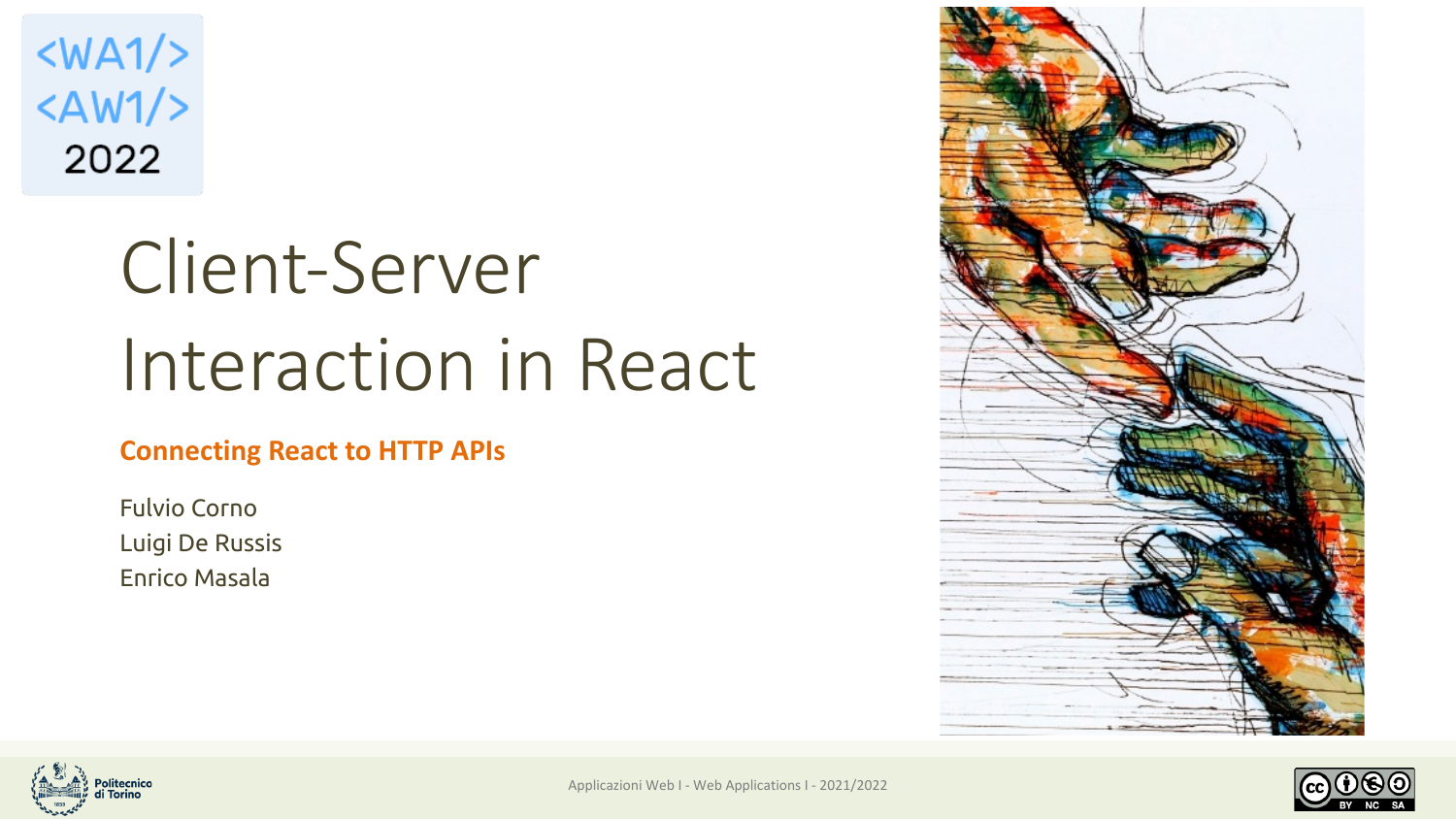#### **Outline**

- The "two servers" problem
	- Two servers + CORS  $\rightarrow$  we will use this, in the course
	- React Development Server's Proxy
	- Build + Express (single server)
	- Also: Understanding Build (webpack, imports, …)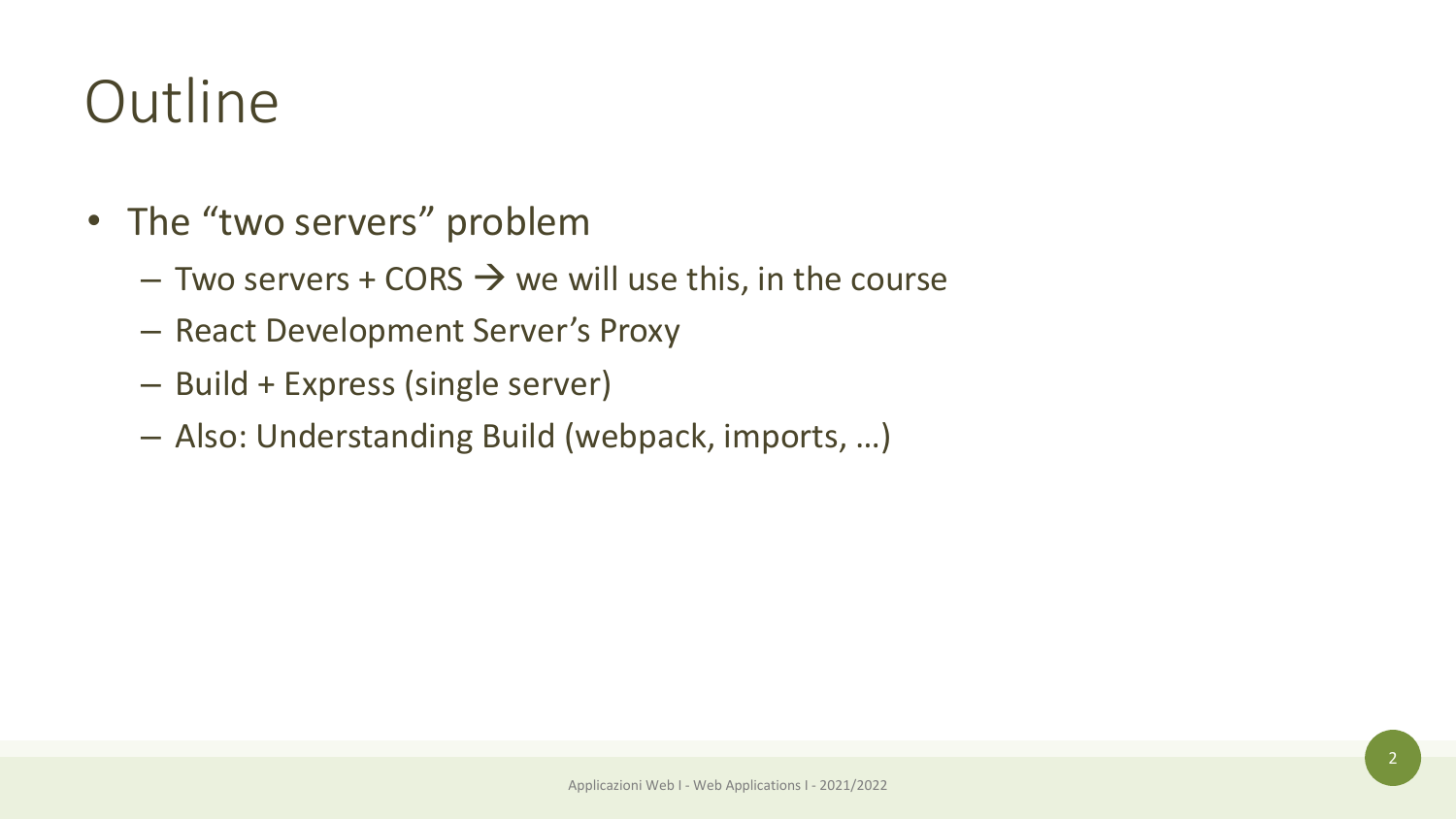#### **THE "TWO SERVERS" PROBLEM**

A Client and a Server walk into a bar…



Ful Cre

<u>htt</u>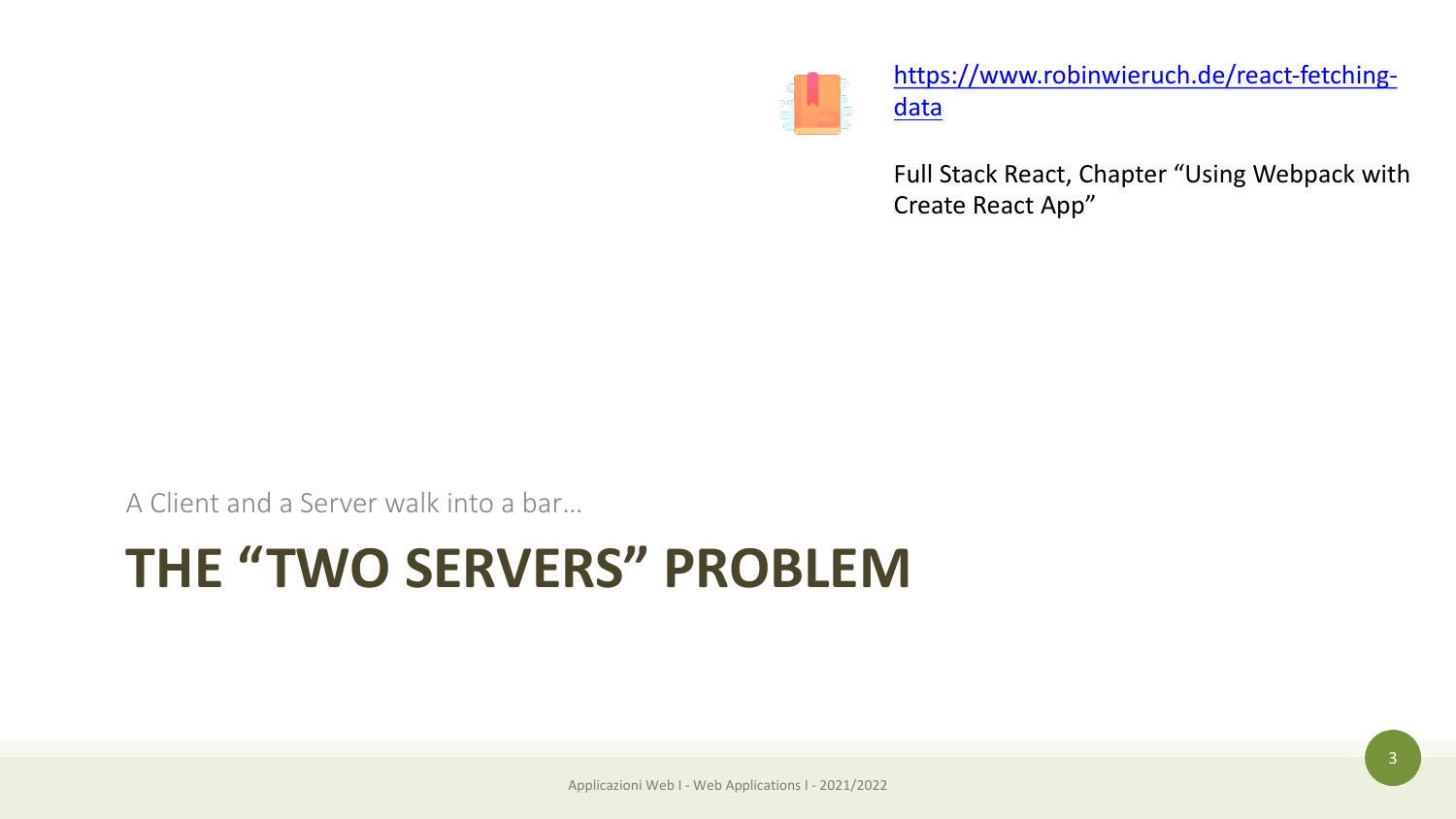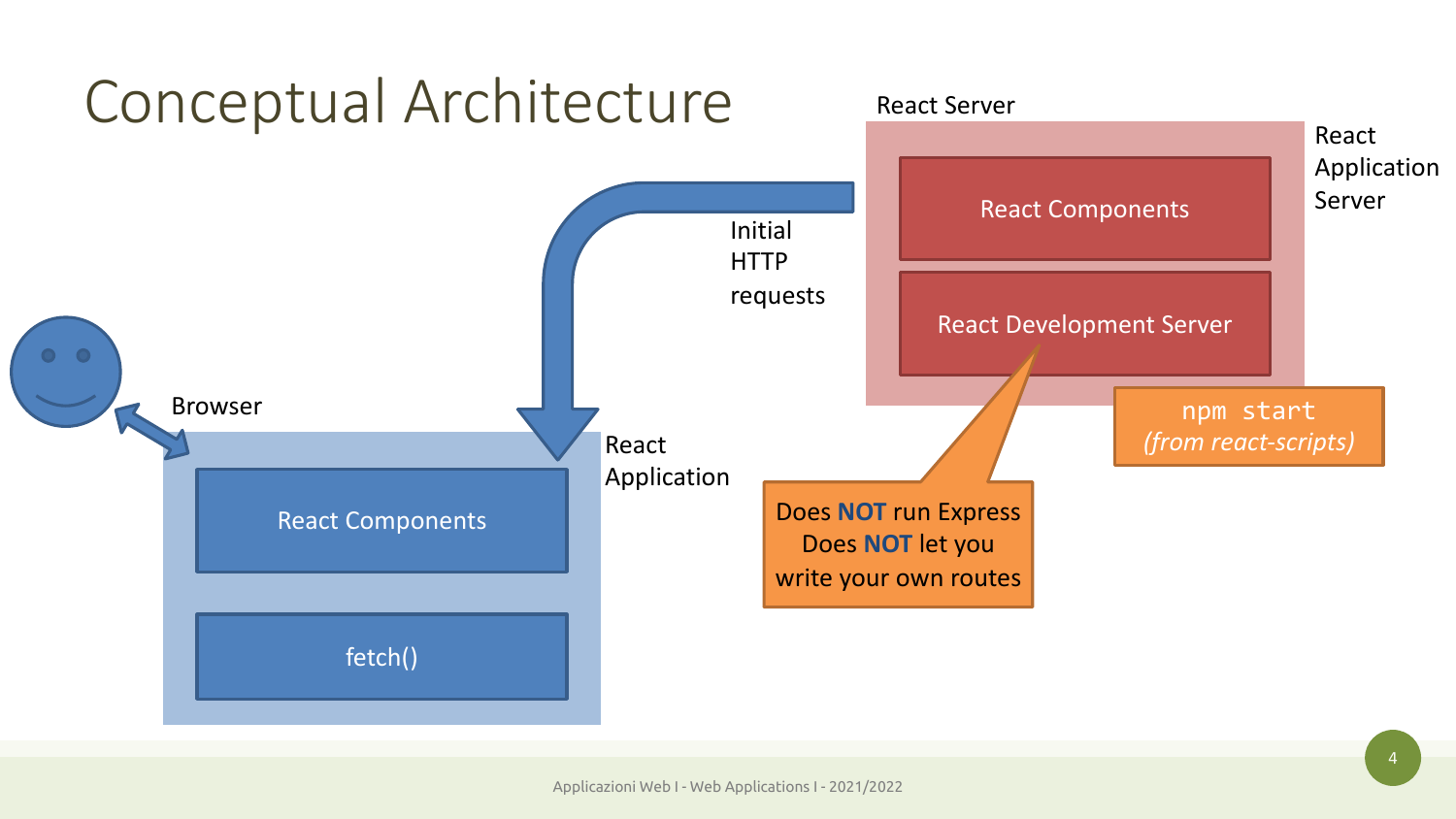#### Conceptual Architecture

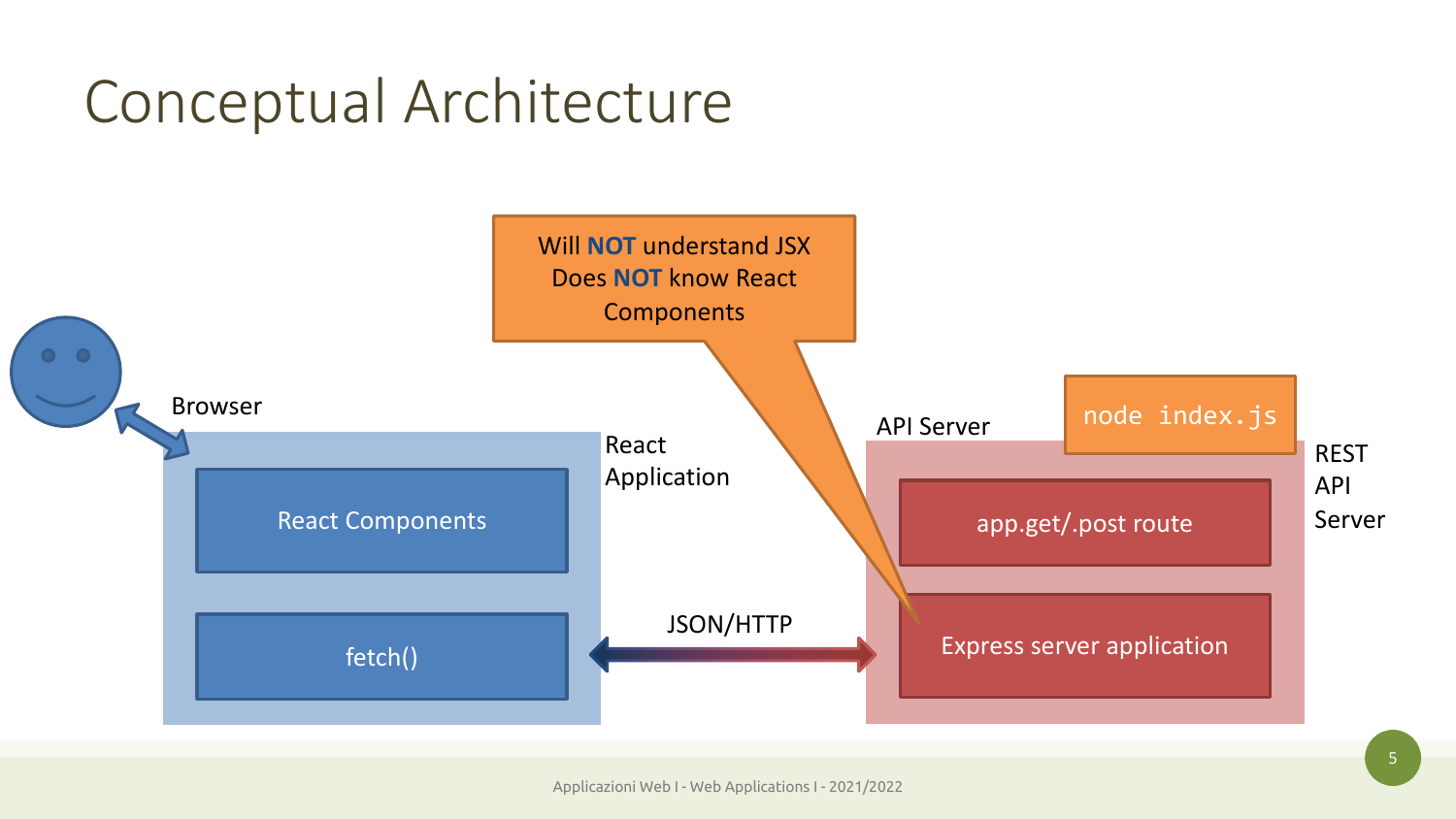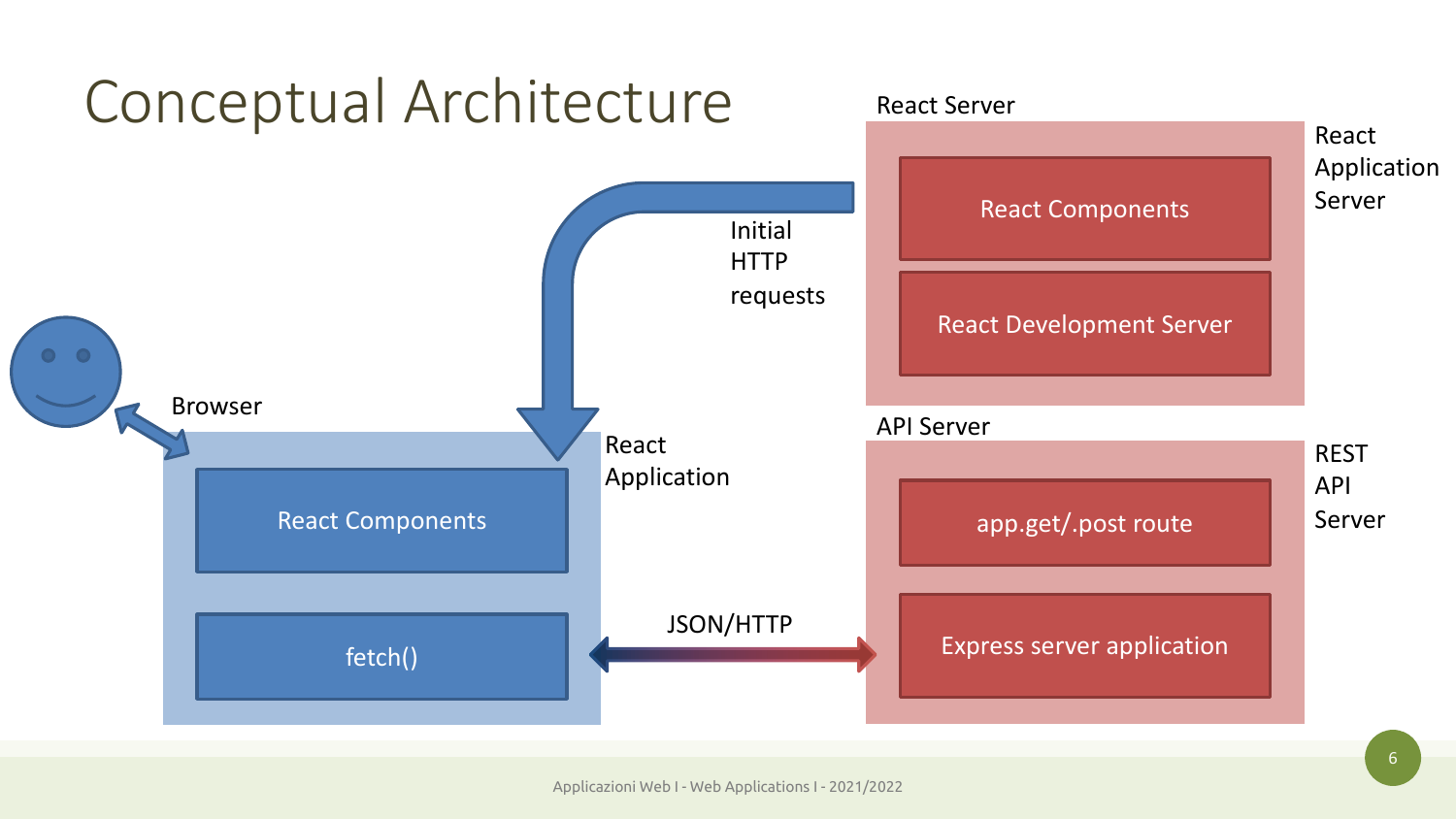#### Issues

- Deployment
	- One-server-does-all or two-separate-servers?
	- Development vs. Production trade-off
		- convenience/debug/turnaround time vs performance/security
	- Cross-Origin security limitations
- Opportunities
	- Separate the load
	- Use any API Server (even 3<sup>rd</sup> party ones)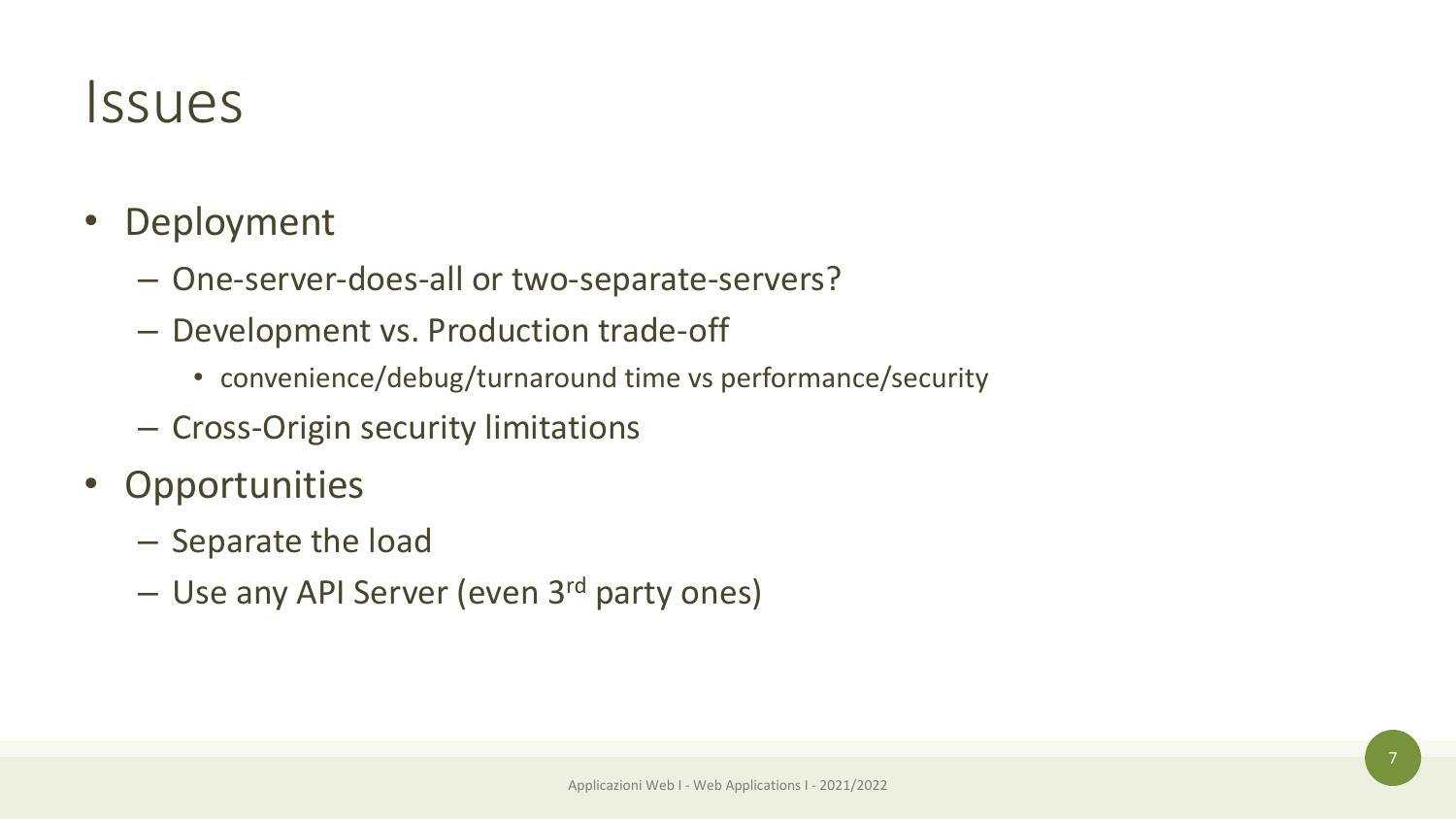#### Three Possible Solutions

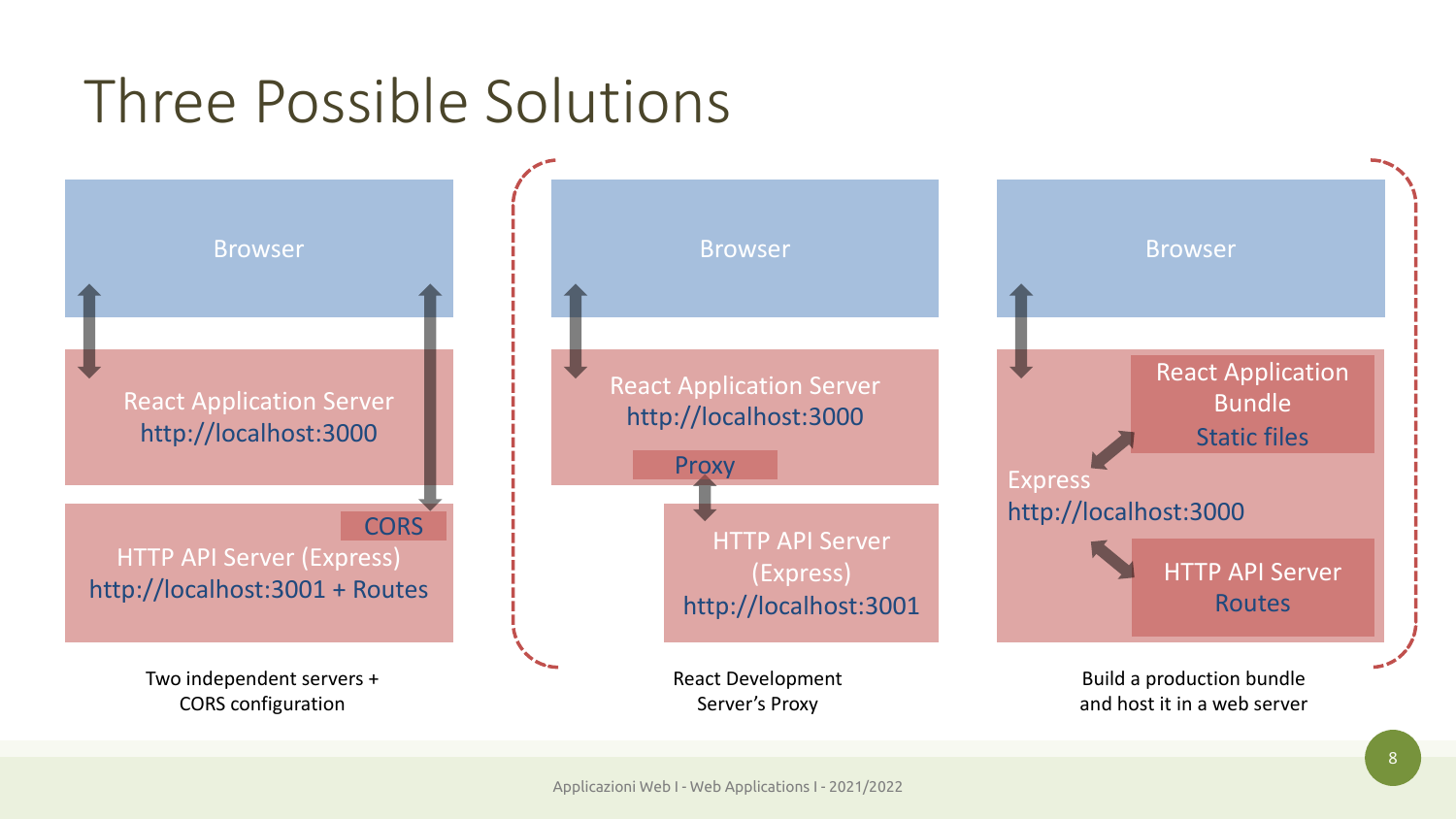Applicazioni Web I - Web Applications I - 2021/2022

Side-by-side deployment

**RUNNING TWO SEPARATE SERVI** 

We will use this, in the course



htt rea ser

Ful Cre

an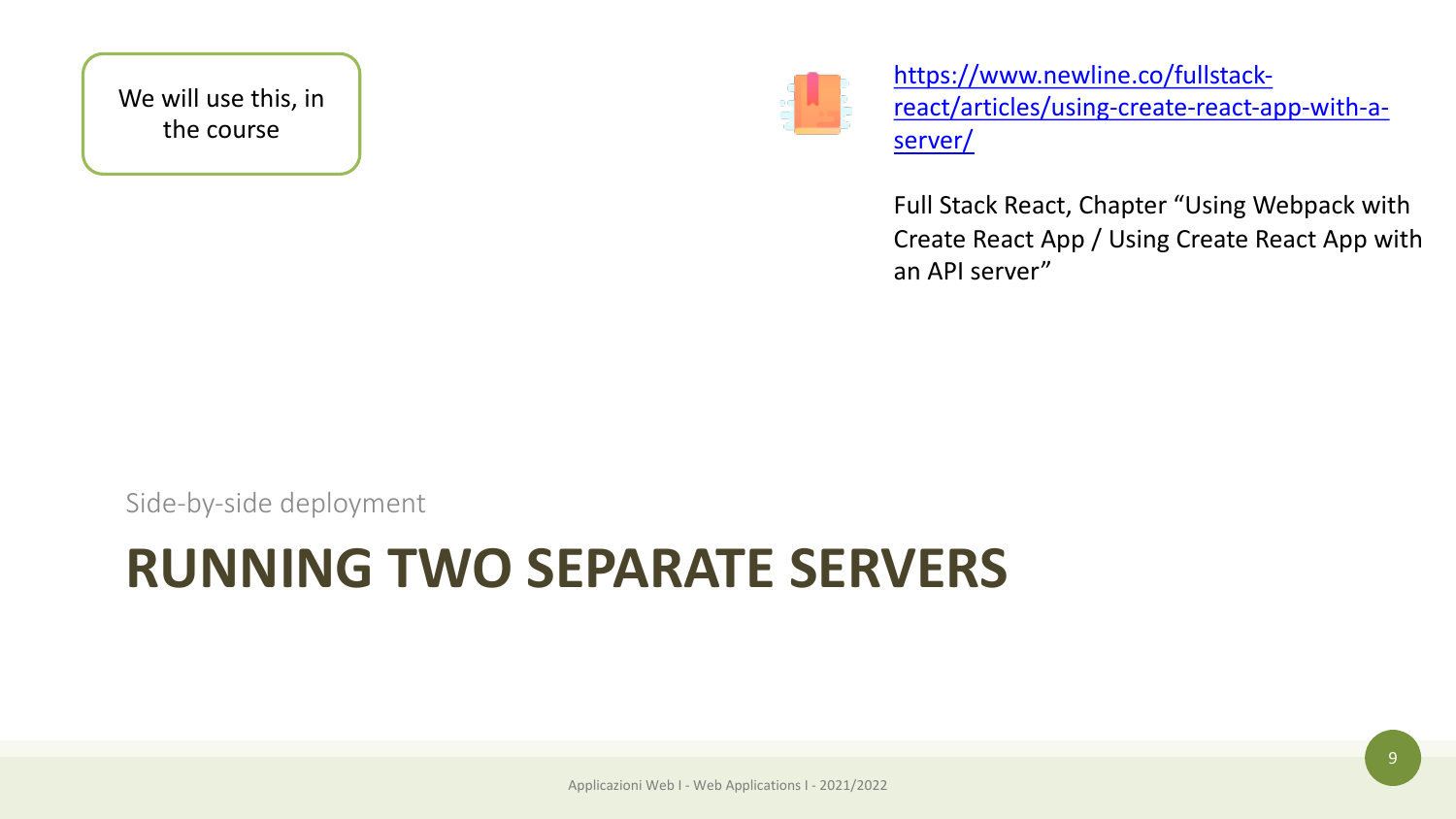#### Double-Server Setup

- React Web Server and HTTP API server are hosted separately
	- Different hosts, and/or
	- Different ports
- The browser:
	- Receives the React application
	- Directs the API requests to the API server

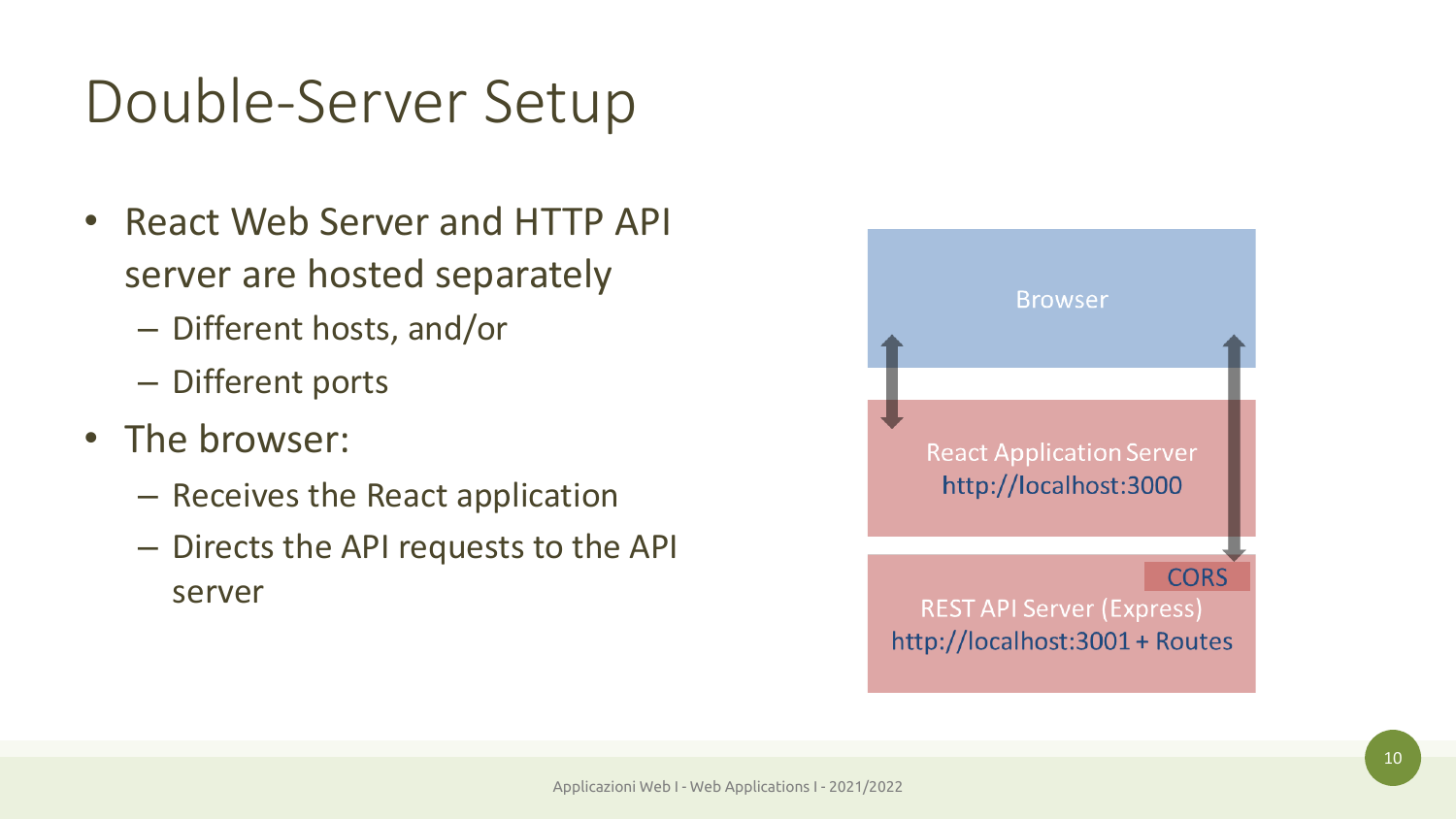#### Double-Server Setup

- Must run two web servers
	- React project: npm start
	- Express project: node index.js
	- Two projects, in two different directories (or different servers)
- Problem: handle CORS
	- Default security policy prevents loading data from other servers
	- Not discussed here

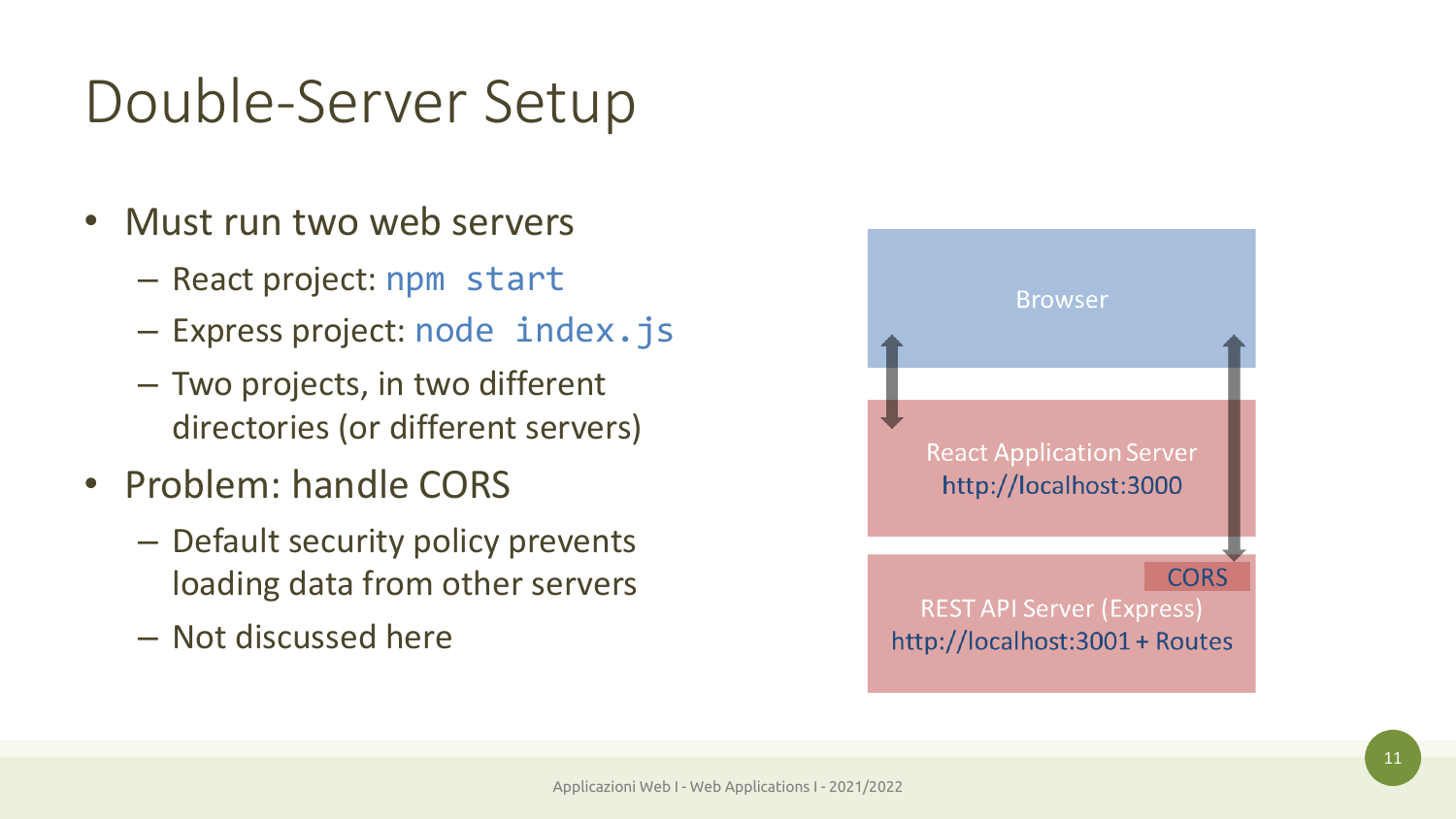#### Advantages and Disadvantages

- Servers are easy to deploy
- Scalable solution: requests are sent to the appropriate server
- Only possible configuration if the HTTP API is provided by a third party
	- Public APIs
- Need to configure cross-origin resource sharing (CORS) on API server
- Requires using absolute URLs to access APIs
- Wrongly configured CORS might be a security risk (undesired access to APIs from e.g., mock websites)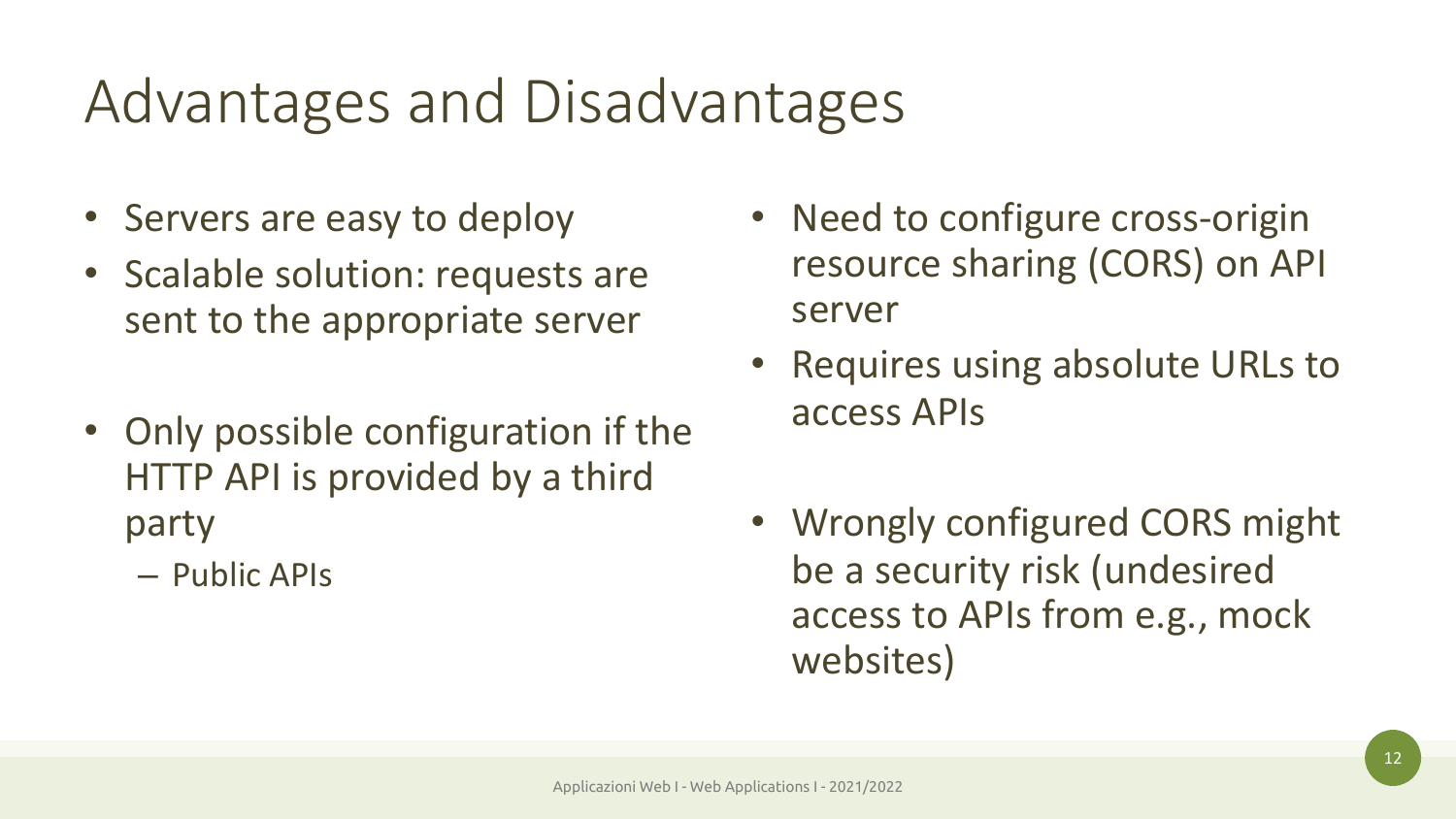### How To Configure

• Configure CORS on API server for development

```
// index.js (node express server)
//Enable All CORS Requests (for this server)
app.use(cors());
//Use ONLY for development, otherwise restrict domain
```
• In production mode, use different domains for React and API servers, NEVER allow CORS requests from any origin, always specify origin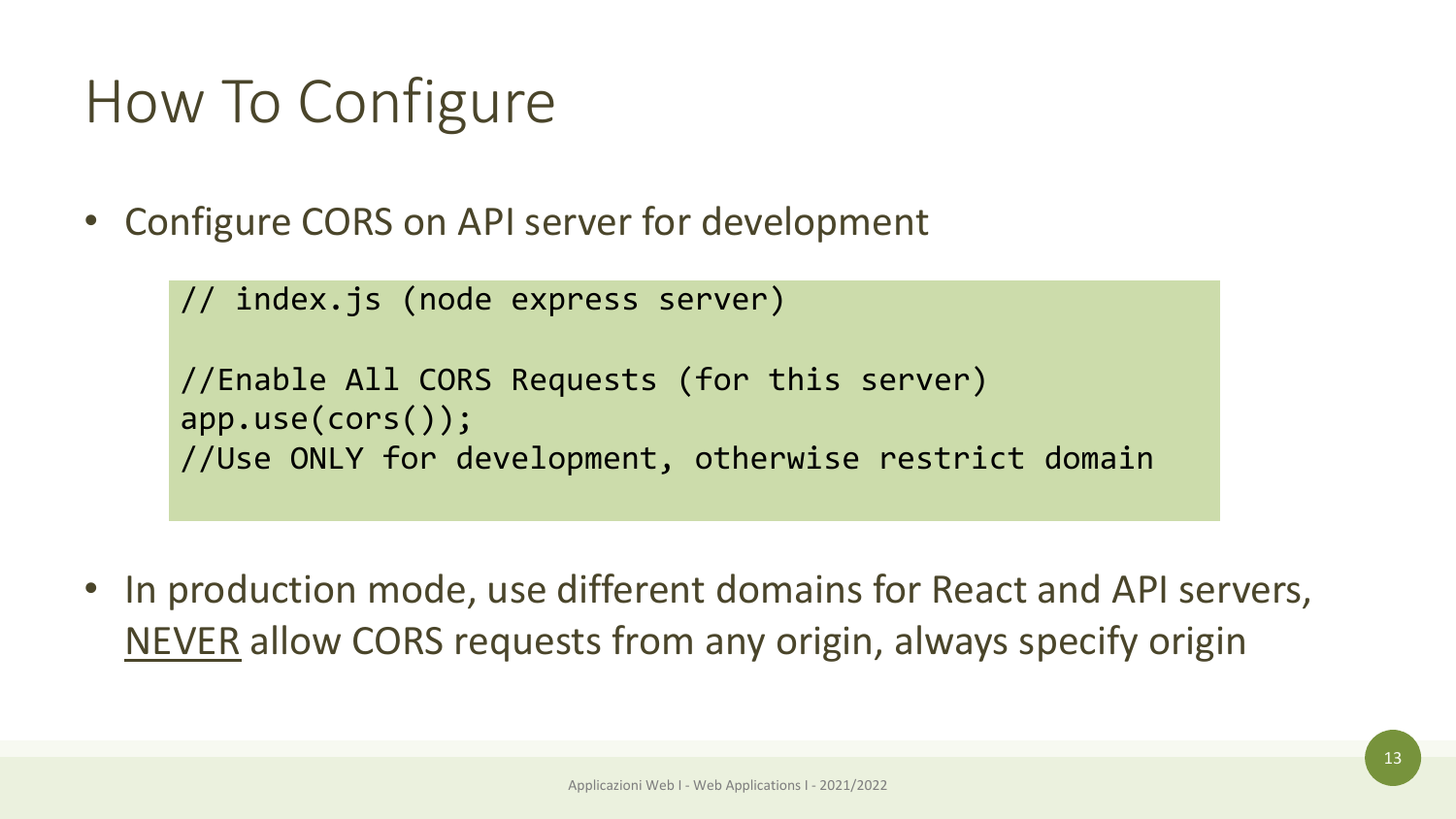#### Example

#### **API.js in the React Application**

```
const APIURL=new URL('http://localhost:3001');
```

```
async function getCourses() {
 return fetch(new URL('/courses', APIURL))
    .then((response)=>{
      if(response.ok) {
        return response.json() ;
     } else {
        throw response.statusText;
      }
    })
    .catch((error)=>throw error;
    });
}
                              Called in useEffect()
```
#### **index.js for the API Server**

```
const express = require('express');
const port = 3001;
const cors = require('cors');
const app = express();
app.use(cors());
```

```
app.get('/courses', (\text{req}, \text{res}) \Rightarrow {
  dao.listCourses()
    .then((courses) => res.json(courses))
    .catch((err)=>)res.status(503)
          .json(dbErrorObj));
});
```
Calls DAO.js

```
app.listen(port, () => console.log(`Example app 
listening at http://localhost:${port}`));
```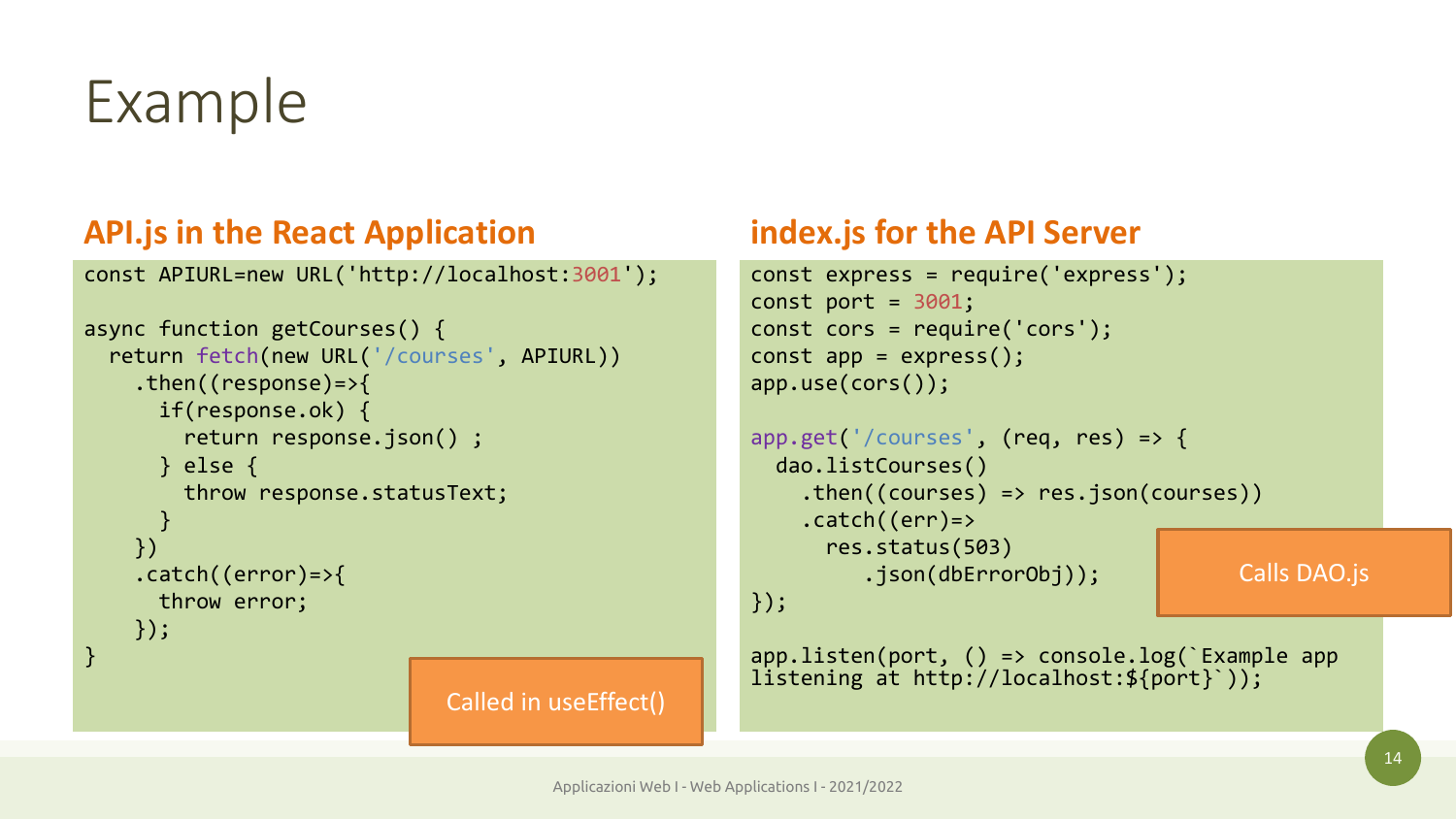#### **USING THE REACT DEVELOPMEN**

Double-Server made Easier



Ful Cre an

htt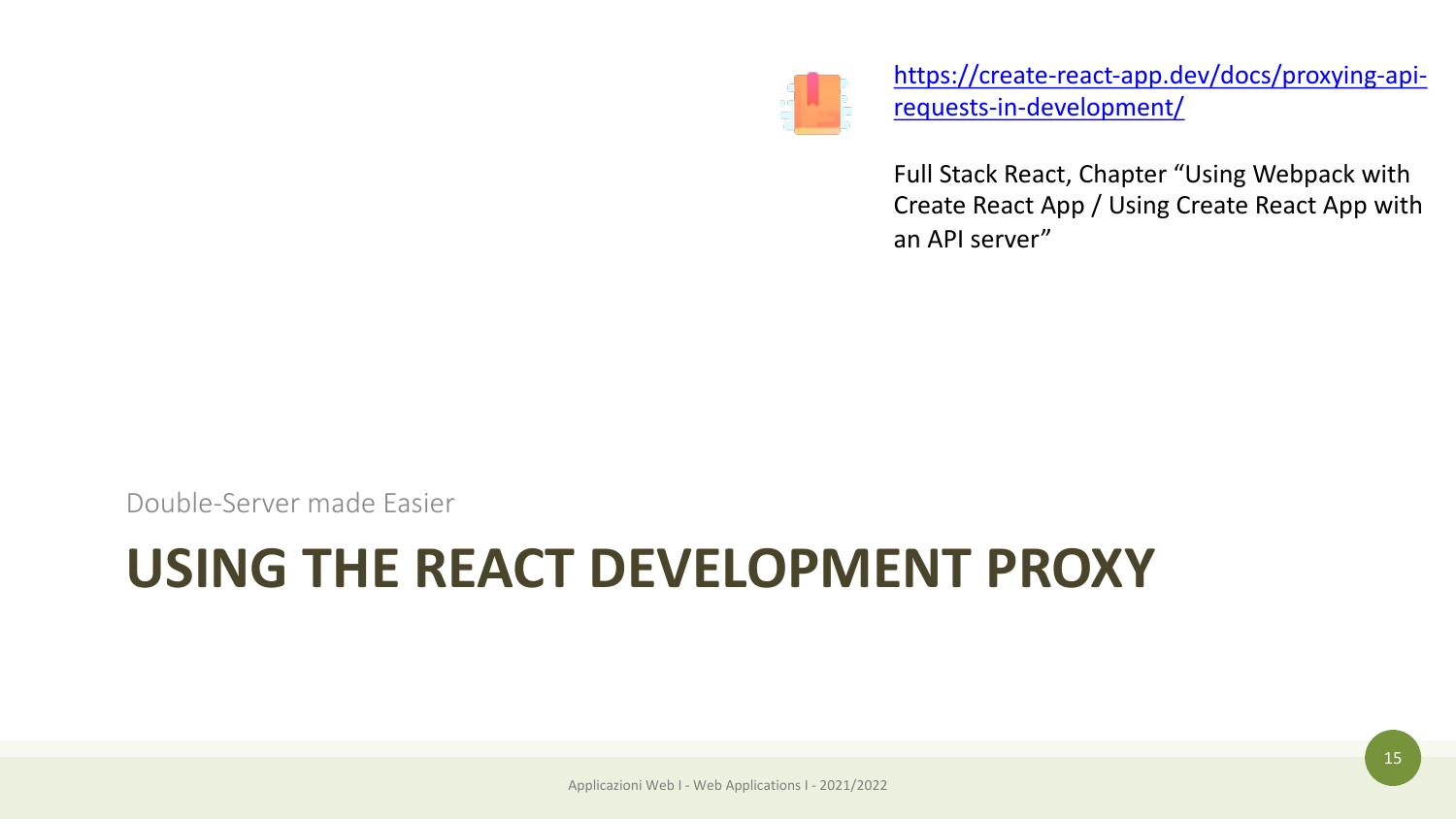#### API Server Behind Application Server

- A feature provided by the React Development Server
	- uses react-scripts development modules
- Avoids the need to set-up CORS
- The browser thinks there is only one server

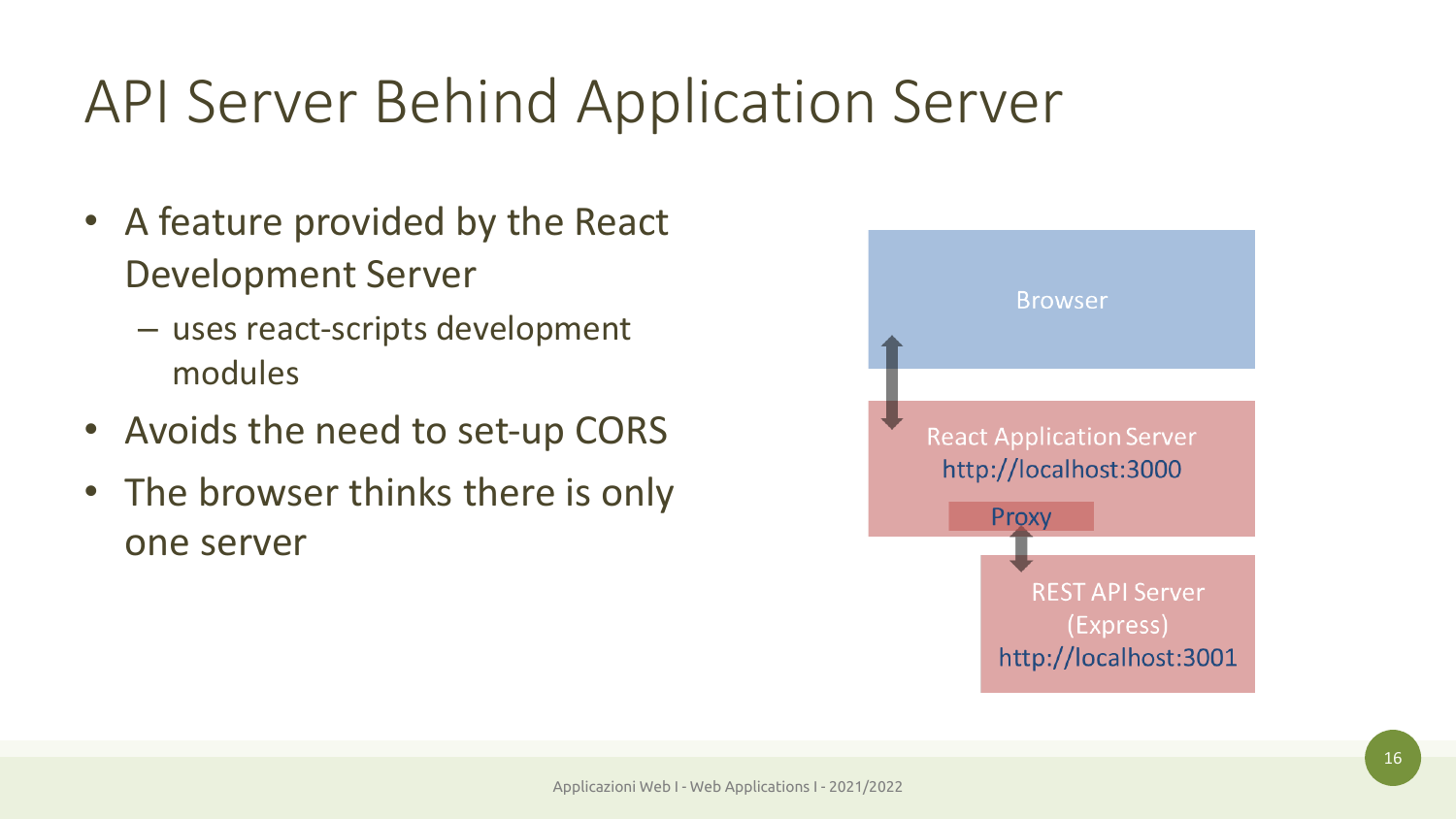#### API Server Behind Application Server

- Browsers access only one server: the React application server
- The React web server is configured to act as a *proxy* for certain requests
- Those requests are sent to another web server via the proxy mechanism
- The proxy returns the response unaltered as its own response

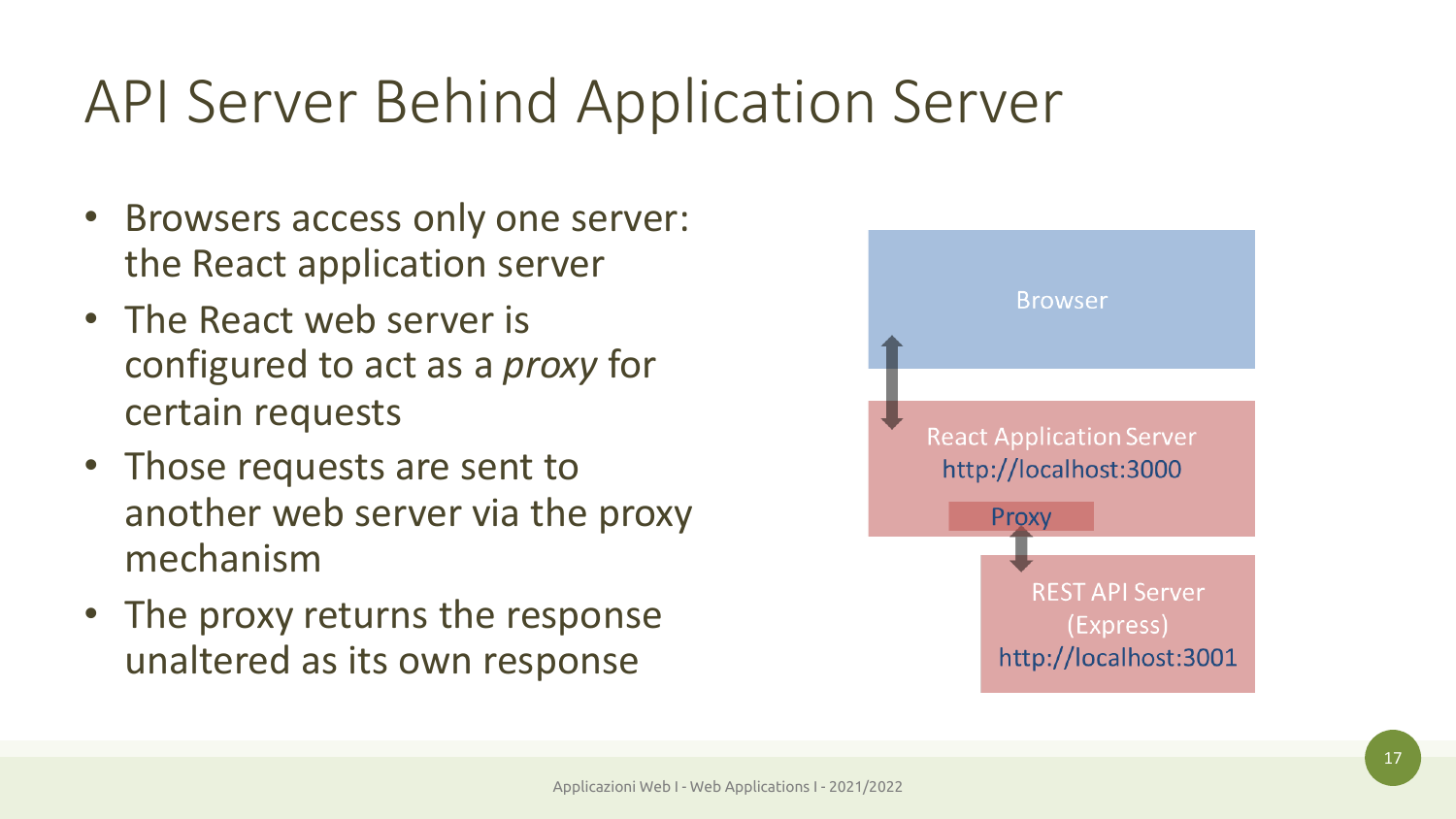### How To Configure

• Just add one line in package. json originally written by create-react-app



• N.B.: Works **only in development mode** while using the infrastructure of the create-react-app package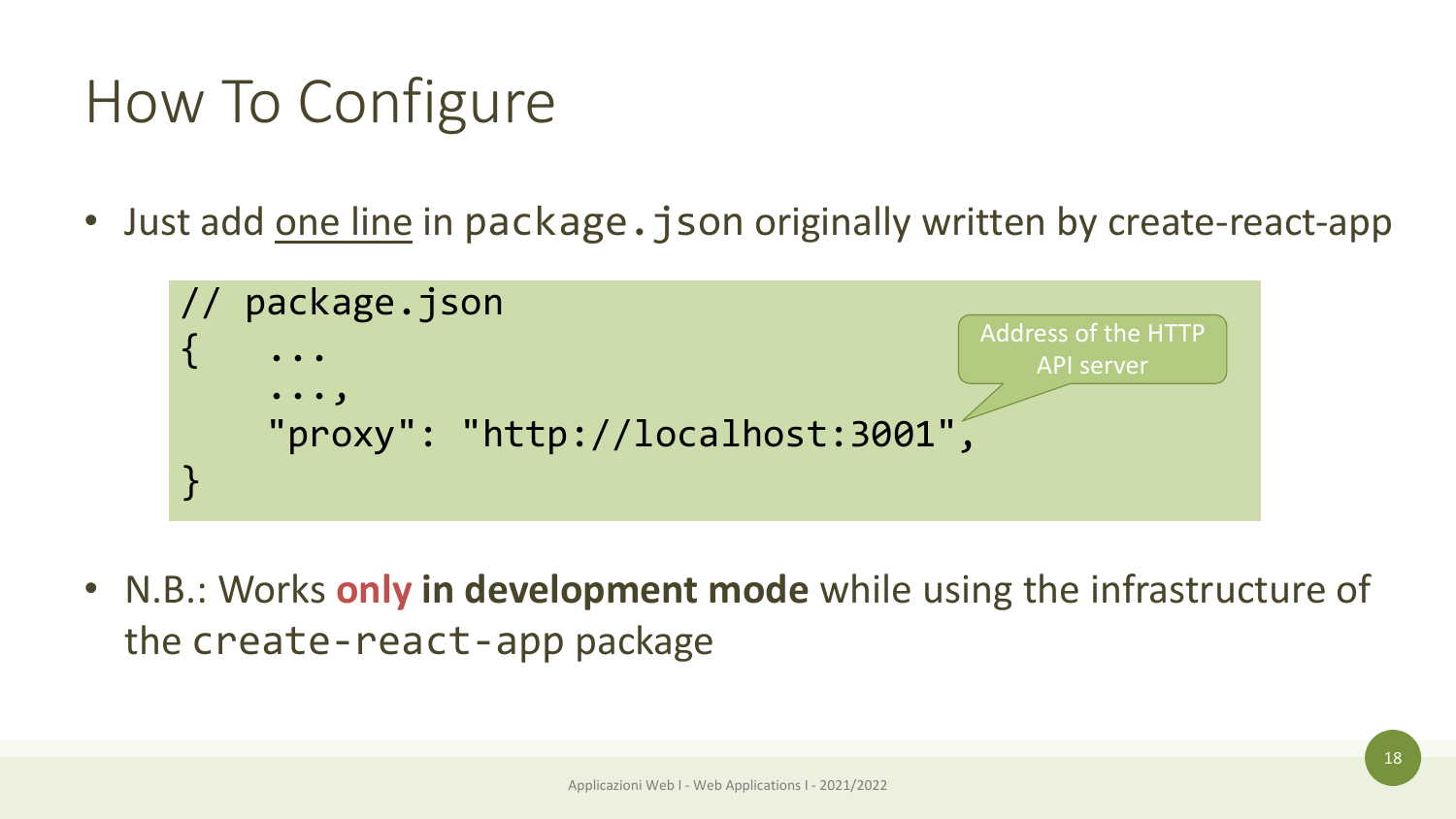#### Proxy Rules

- The React development server will serve requests **directly** if:
	- It is a recognized static asset (e.g., image, stylesheet, …)
	- The HTTP Accept header is set to text/html
- Otherwise, it will *attempt* to send the request to the **proxy**
	- The proxy response is returned
- If the resource is not found, it will serve the default HTML page
- Browsers use text/html only when expecting HTML content (e.g., first page)
- Best practice: avoid conflicting paths in URLs, if the path is found in React folders, it is served, otherwise it is passed to the proxy
	- Use unique path prefix for HTTP API requests, e.g., /api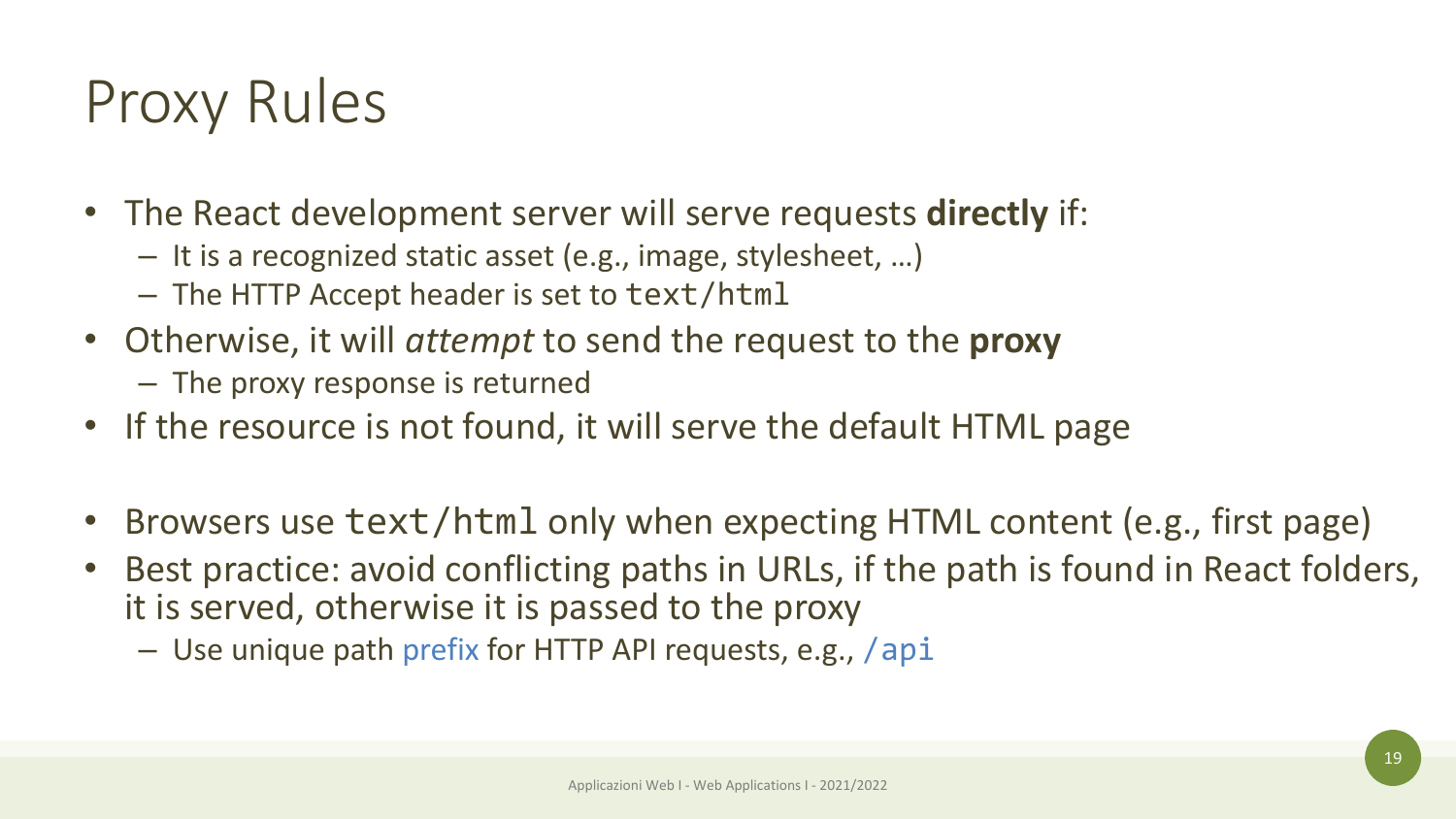#### Use In Production Mode

- The approach may be useful in production mode if the HTTP API server should not / cannot be accessed directly from the Internet
	- For instance, application server with private IPs or other network/security configuration reasons
- The main web server (Apache, nginx, etc.) should be able to determine which requests must be redirected to the other web server
	- For instance, depending on URLs (e.g., /api/… requests)

```
# nginx web server
location /api/ {
    proxy_pass http://backend-server;
}
```
# Apache web server

```
ProxyPass /api/ http://backend-server
```
Advanced

**topic**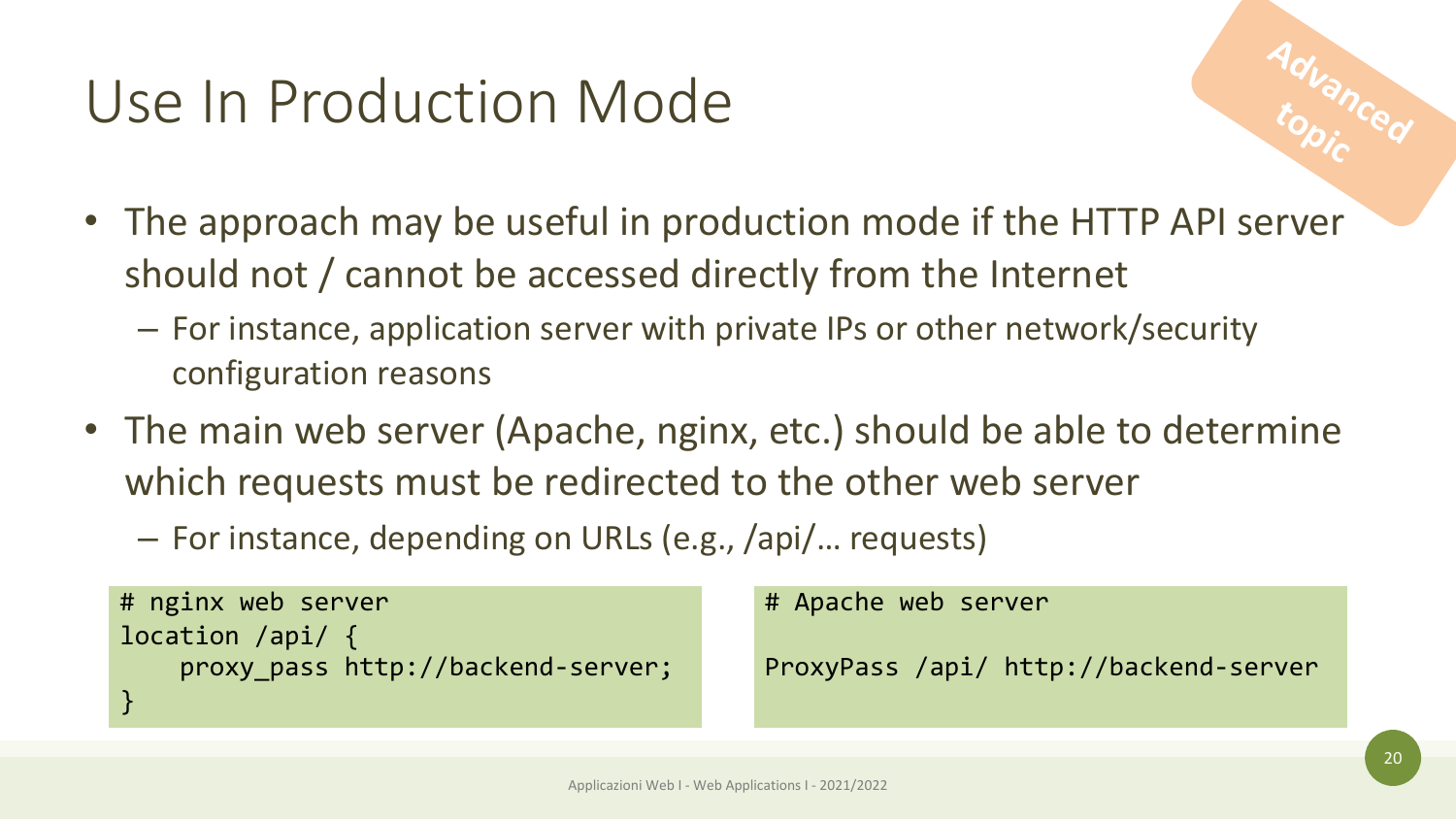#### Common Errors

- You are still running two web servers, on different ports
	- Remember to **start** the HTTP API server **before** launching the React application
	- May automate it by tweaking the startup scripts in package.json
- Production will be different
	- Need to configure the "real" proxy in production to be compatible with the same application path and API prefix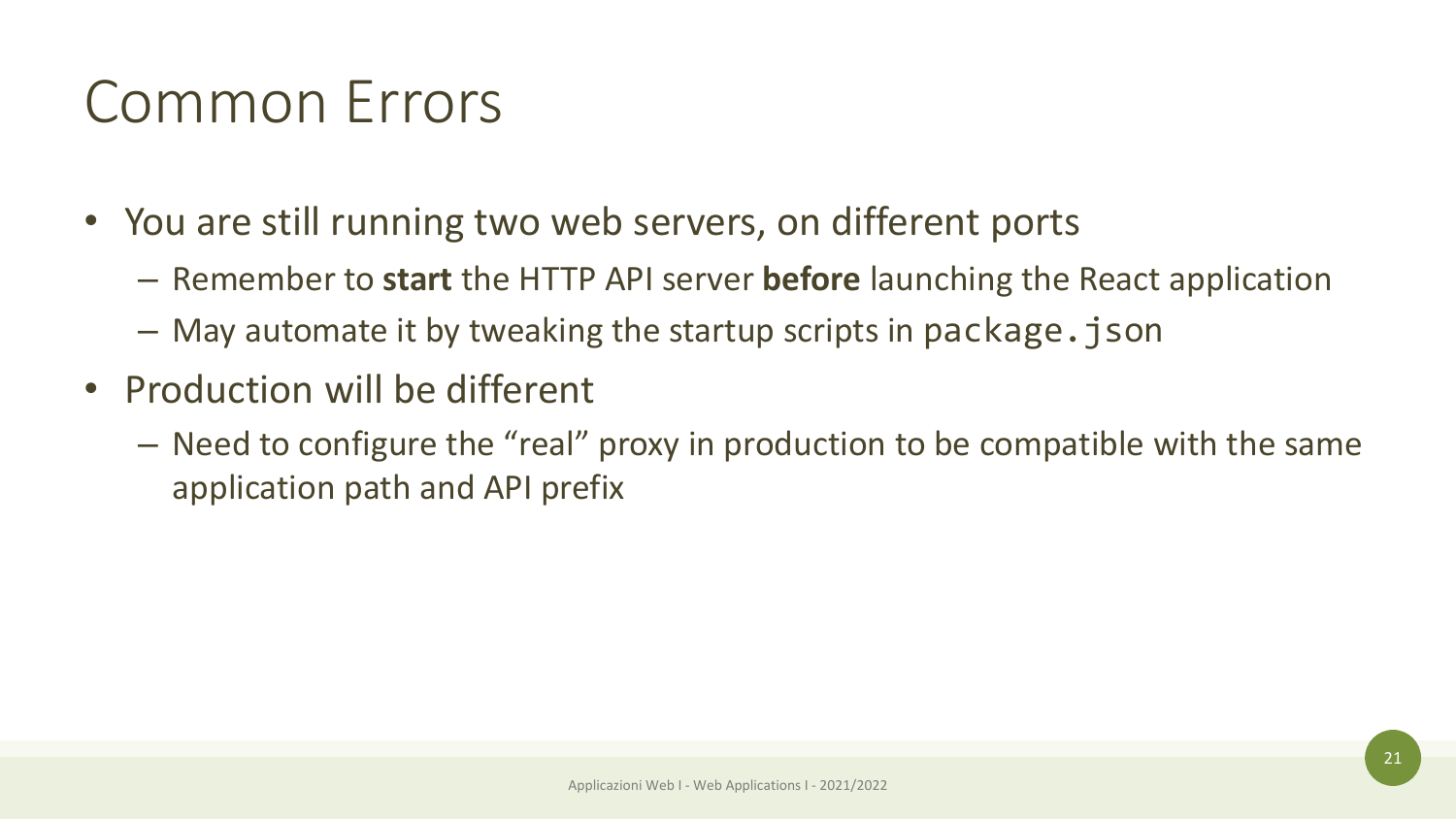### **DEPLOYING A BUILD INSIDE A SE**

Packing and moving the React application into any web server



Ful Cre

htt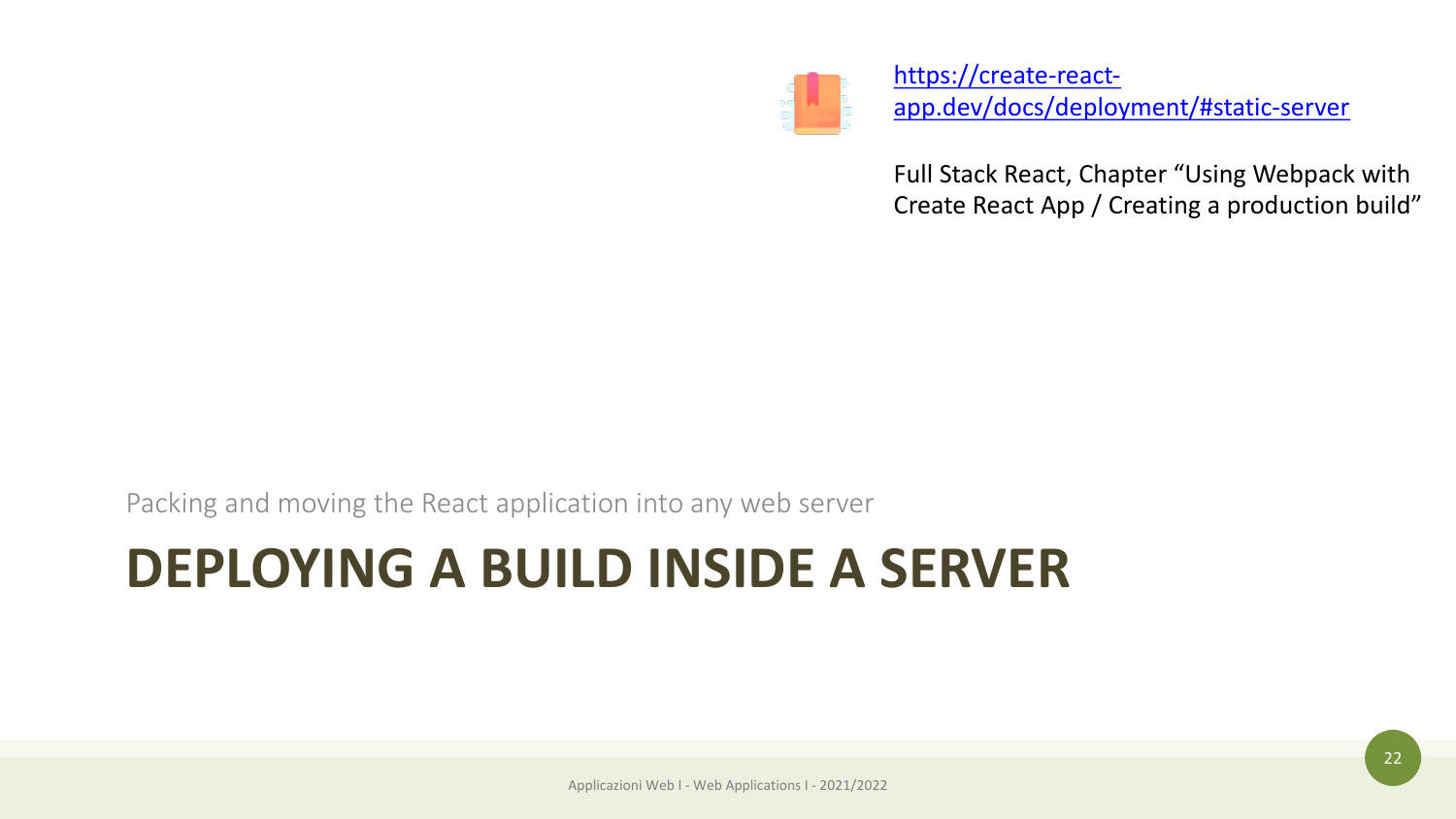### Deploying the React Bundle

- React does not need to run in the Development Server
- npm run build will create a "production bundle" with all the contents needed to run the application
- This bundle is composed of static files (html, js, assets) and may be served by *any webserver* (including Apache, nginx, express, php, …)

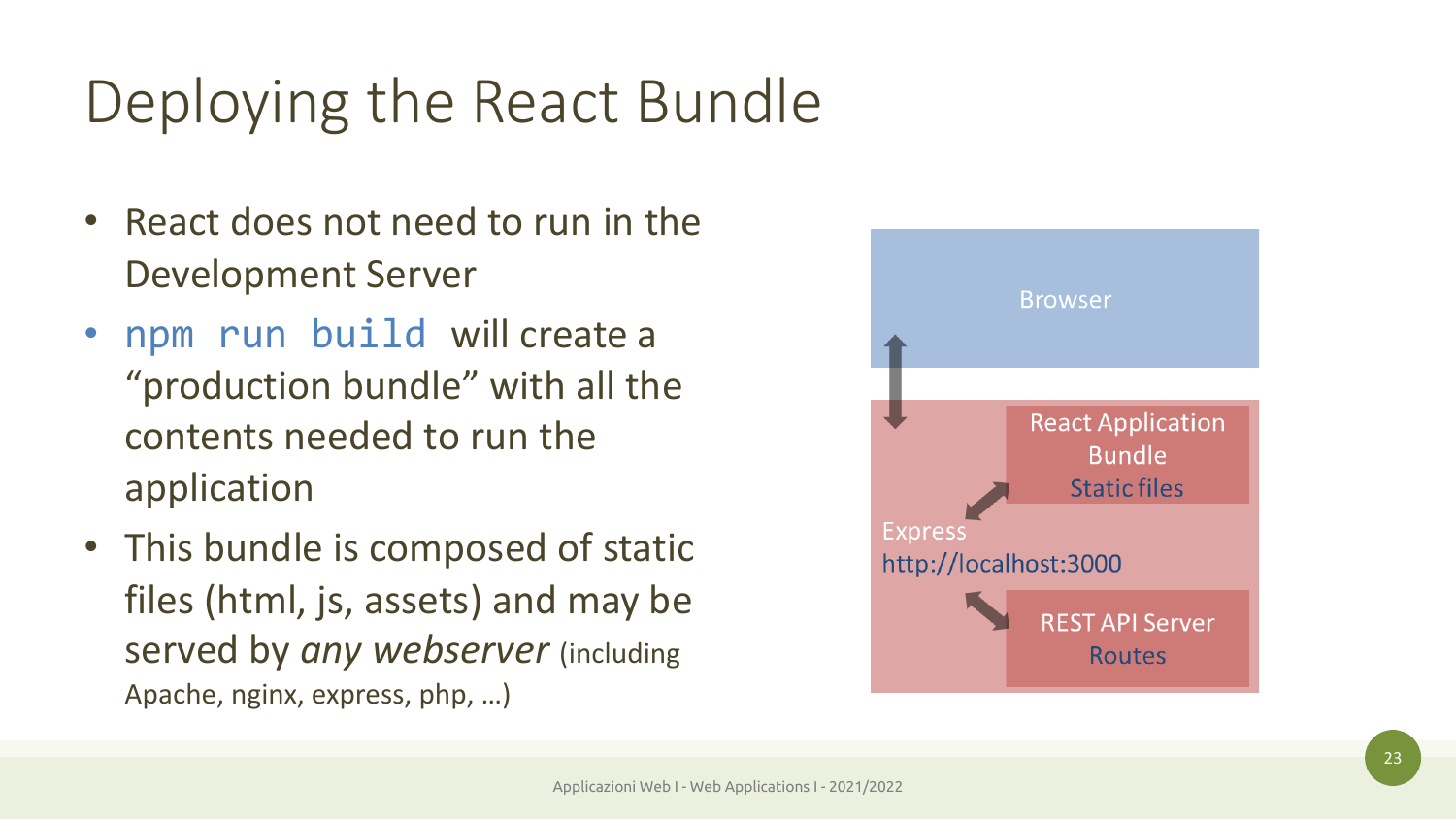#### Build Command

#### npm [run build](https://create-react-app.dev/docs/deployment/)

#### E fcorno@Alieno: ~/src/react-scores

wsl.exe[64]:1418

| <1> fcorno@Alieno:                                                                                                                                                 | Search |
|--------------------------------------------------------------------------------------------------------------------------------------------------------------------|--------|
| fcorno@Alieno:~/src/react-scores\$ npm run build                                                                                                                   |        |
| > scores-r@0.1.0 build /home/fcorno/src/react-scores<br>> react-scripts build                                                                                      |        |
| Creating an optimized production build<br>Compiled successfully.                                                                                                   |        |
| File sizes after gzip:                                                                                                                                             |        |
| 42.55 KB (-2 B) build/static/js/2.1c7c2133.chunk.js<br>2.96 KB (-17 B) build/static/js/main.f6993511.chunk.js<br>build/static/js/runtime-main.d8864cb9.js<br>778 B |        |
| The project was built assuming it is hosted at $/$ .<br>You can control this with the homepage field in your package.json.                                         |        |
| The build folder is ready to be deployed.<br>You may serve it with a static server:                                                                                |        |
| npm install -q serve<br>$serve -s$ build                                                                                                                           |        |
| Find out more about deployment here:                                                                                                                               |        |
| bit.ly/CRA-deploy                                                                                                                                                  |        |
| fcorno@Alieno:~/src/react-scores\$                                                                                                                                 |        |

https://create-reactapp.dev/docs/deployment/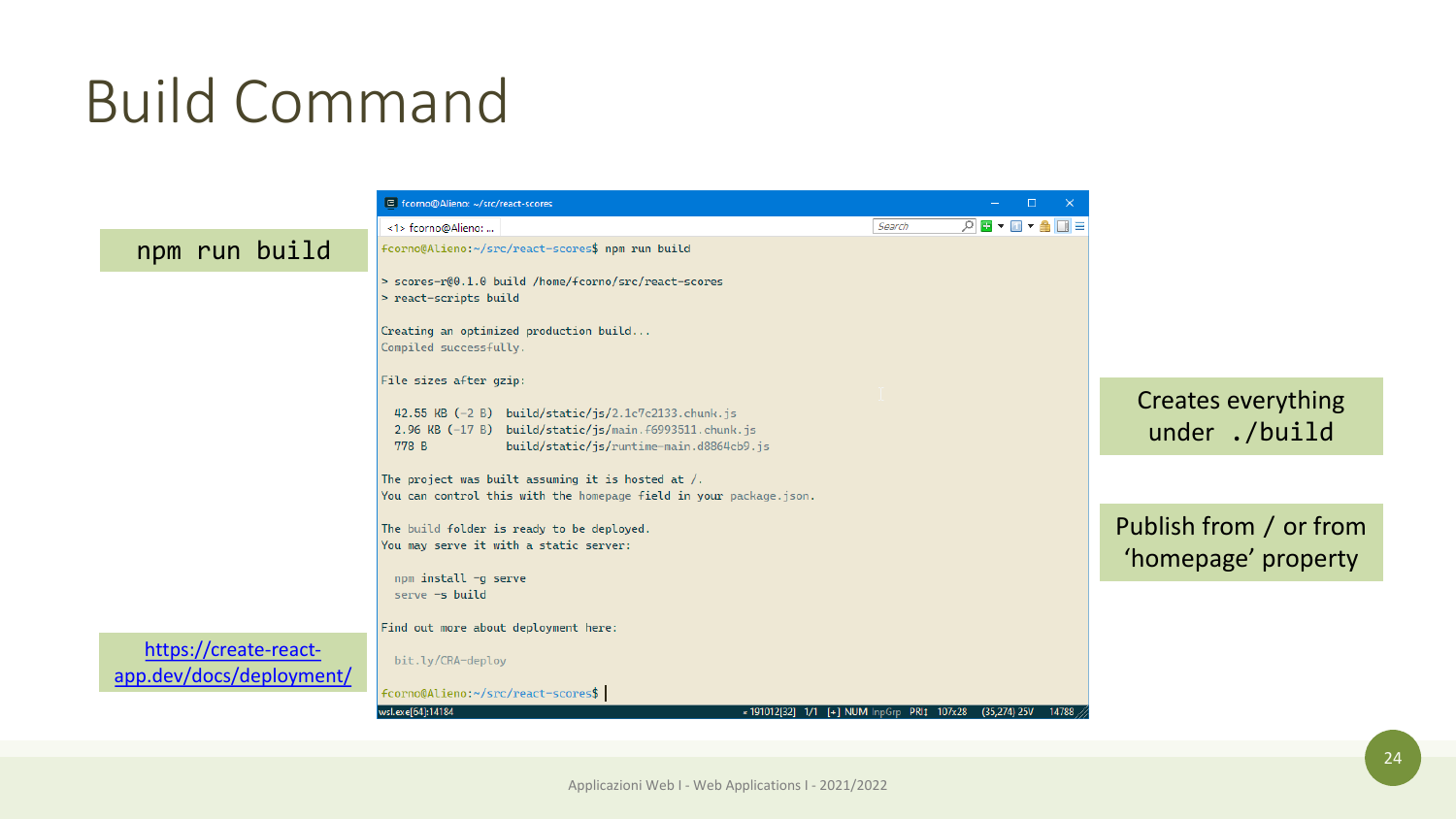### What Does "build" Do?

- Most of the work in "building" the static application is done by Babel and Webpack
	- Babel translates all JSX (and new JS syntax) into basic JS (according to the 'production' property in package.json)
	- Webpack packs and minimizes all JS code into a single file
	- Prepares an index.html that loads all the JS code
- The content of the "build" folder is self-contained and may be moved to the deployment server
- All debugging capabilities are removed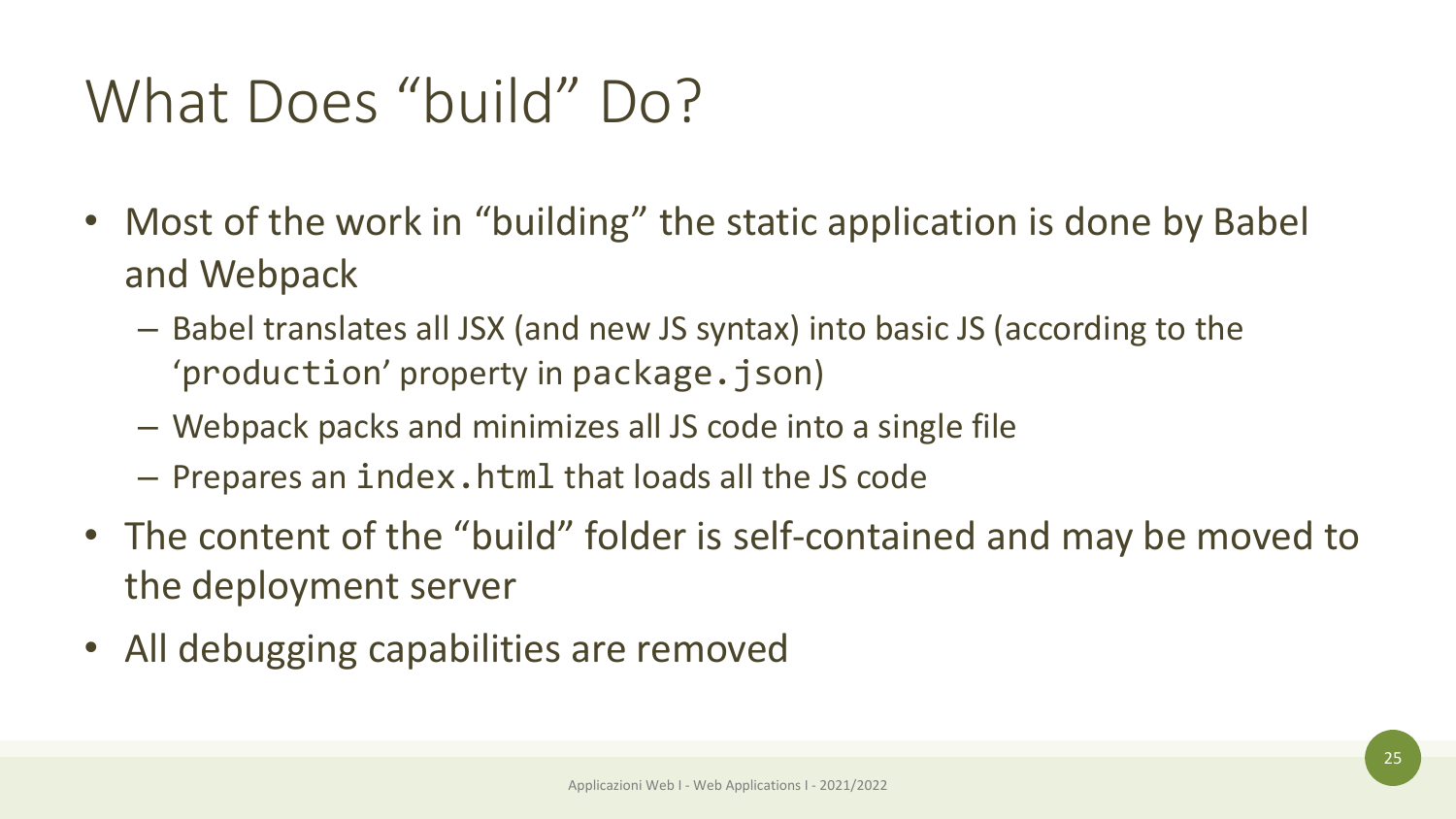### Hosting The Build in Express

- cd express-api-server
- cp –r ..../react-app/build .
- Define a static route in server. js app.use(express.static('./build')); app.get('/', (req,res)=> {res.redirect('/index.html')} );
- In the application, you may call APIs locally
	- fetch('/api/courses')...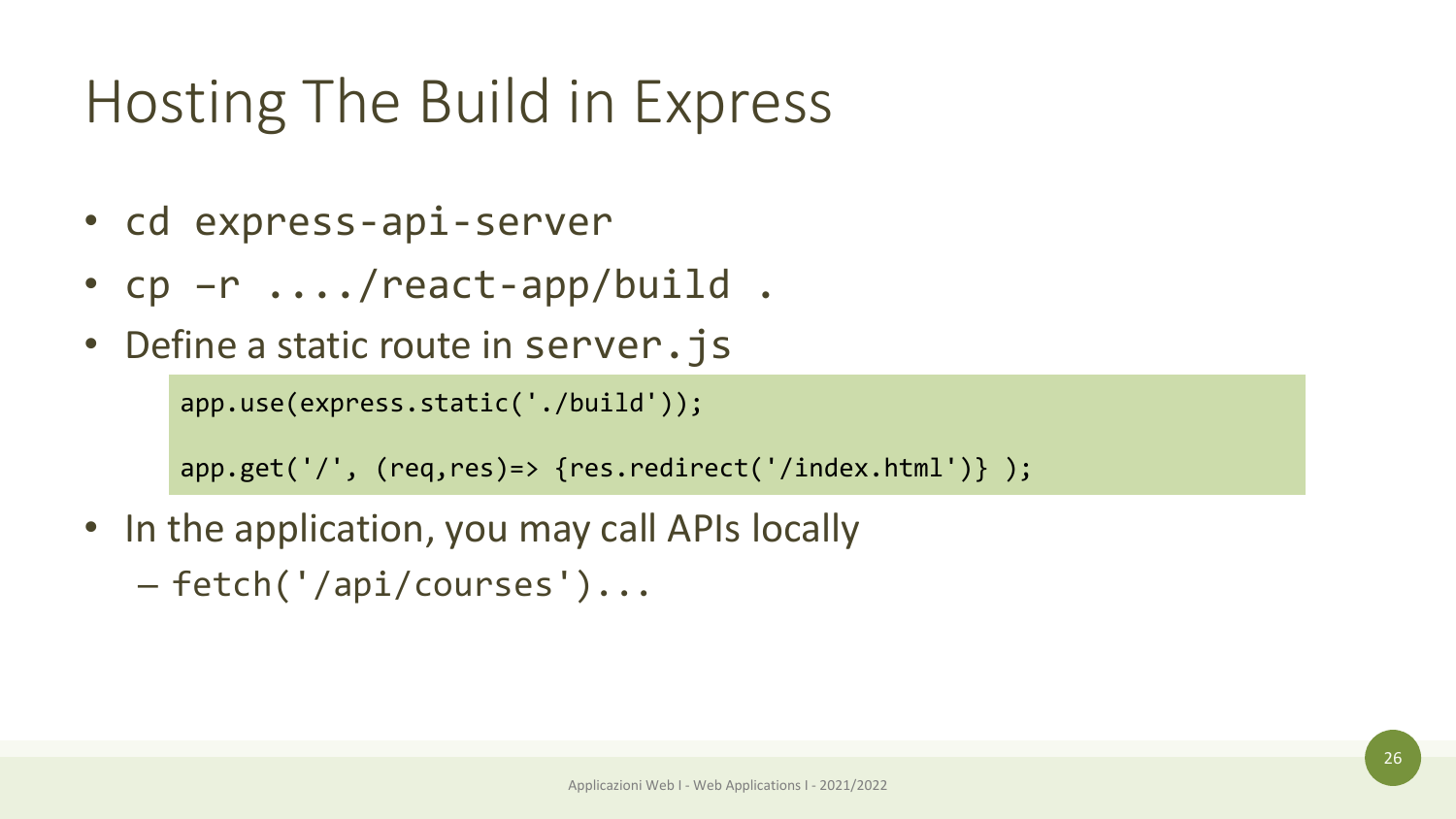#### Pros and Cons

- Simple to deploy the final application (anywhere)
- May include the application inside the API server (in production, too)
- The JS code runs on every browser (thanks to polyfills and transpiling)
- The build cannot be directly modified
- Need a save/build/copy/reload cycle for every modification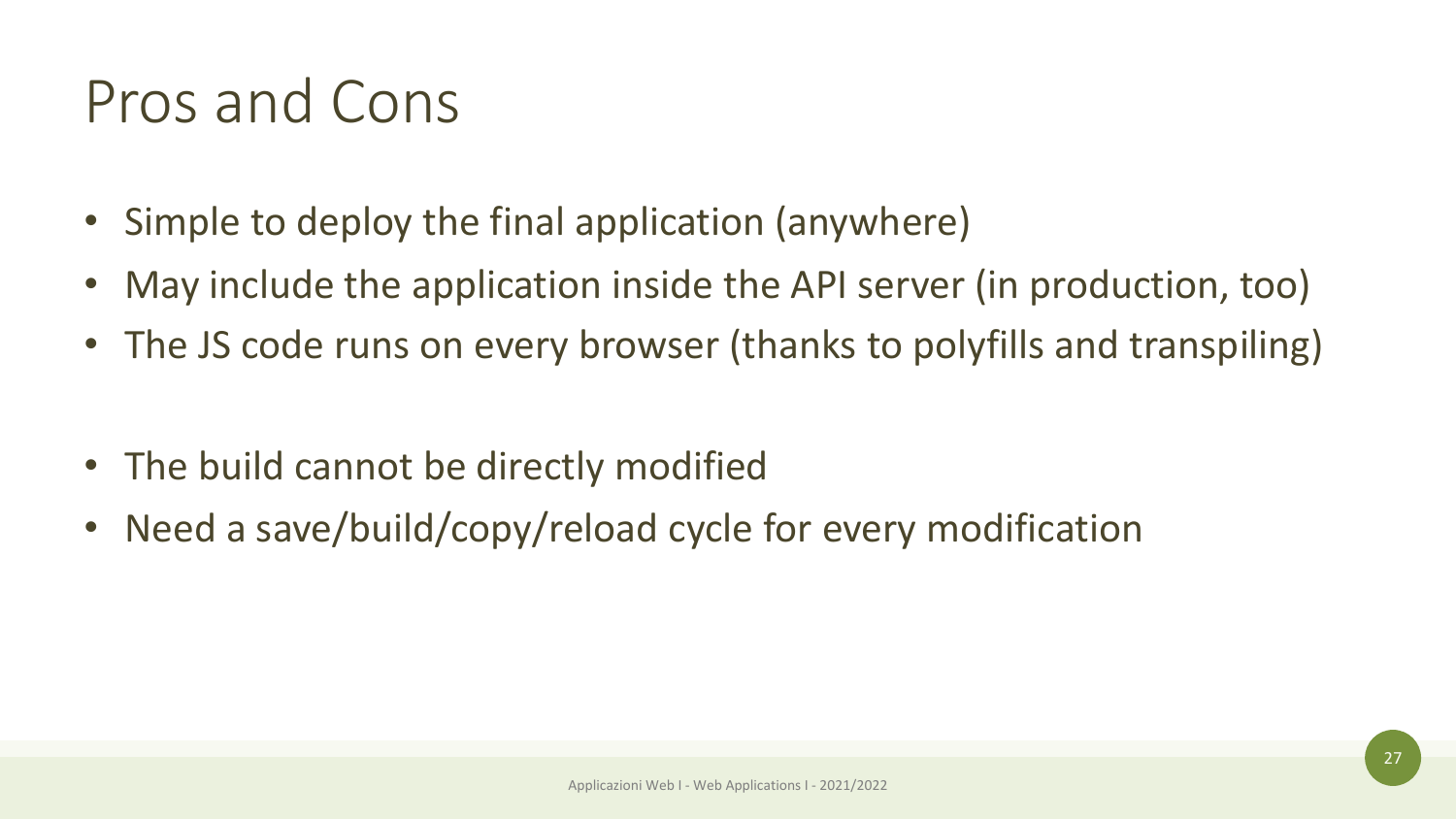## Other "Magic" By Webpack

- Packing of all imported modules
- Bundling of Assets
	- Images
	- CSS files
- CSS Modules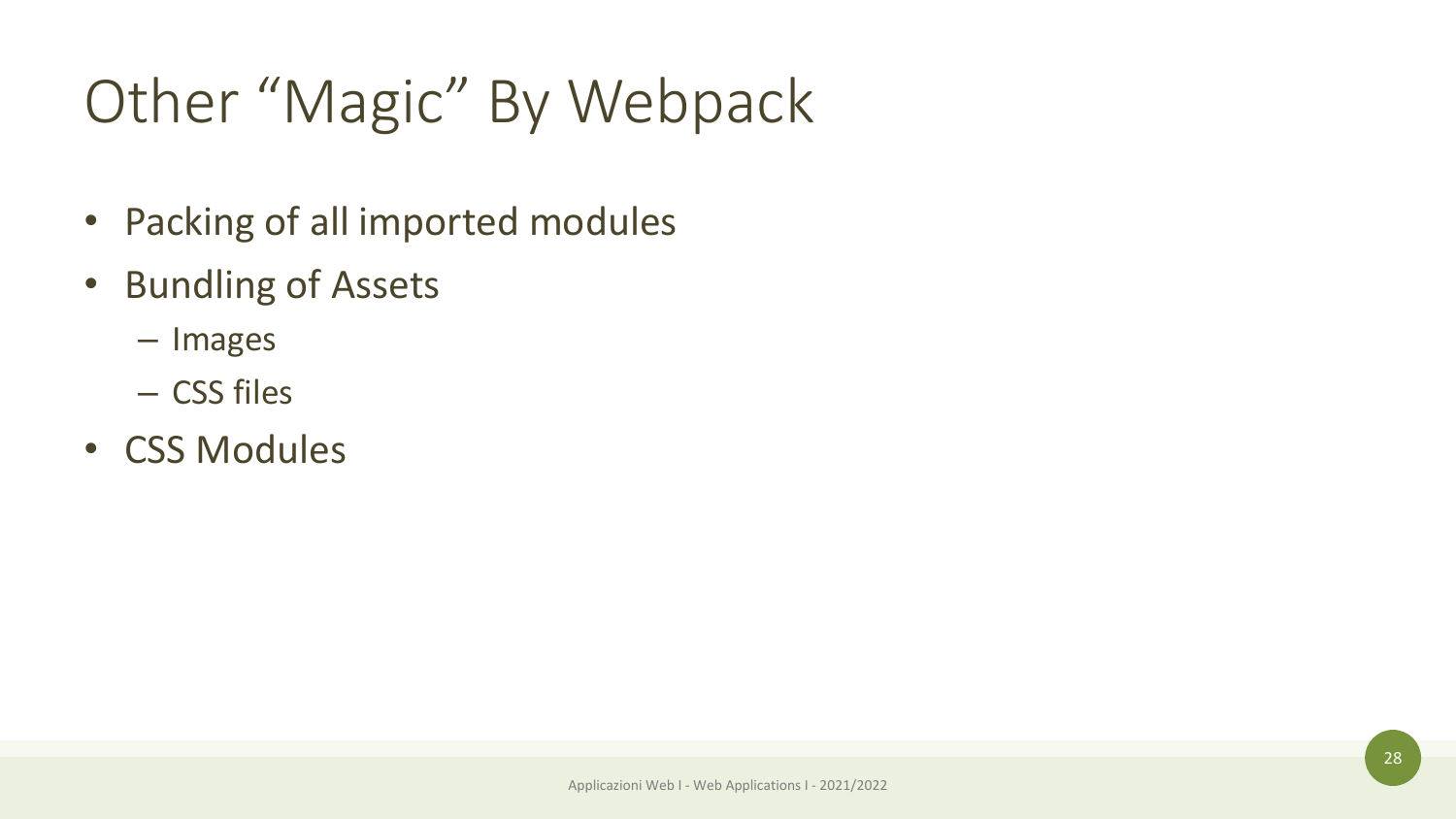#### In Development Mode…

- npm start runs the "Webpack development server" (WDS)
- All our code is transpiled and packed into a bundle. js that is automatically inserted into index.html
	- Contains all our code, plus React, plus imported modules
	- Also handles imports of non-JS files
- bundle. js does not exist it's kept in-memory by the WDS
- Sets up hot-reloading and synchronized error messages (via websockets)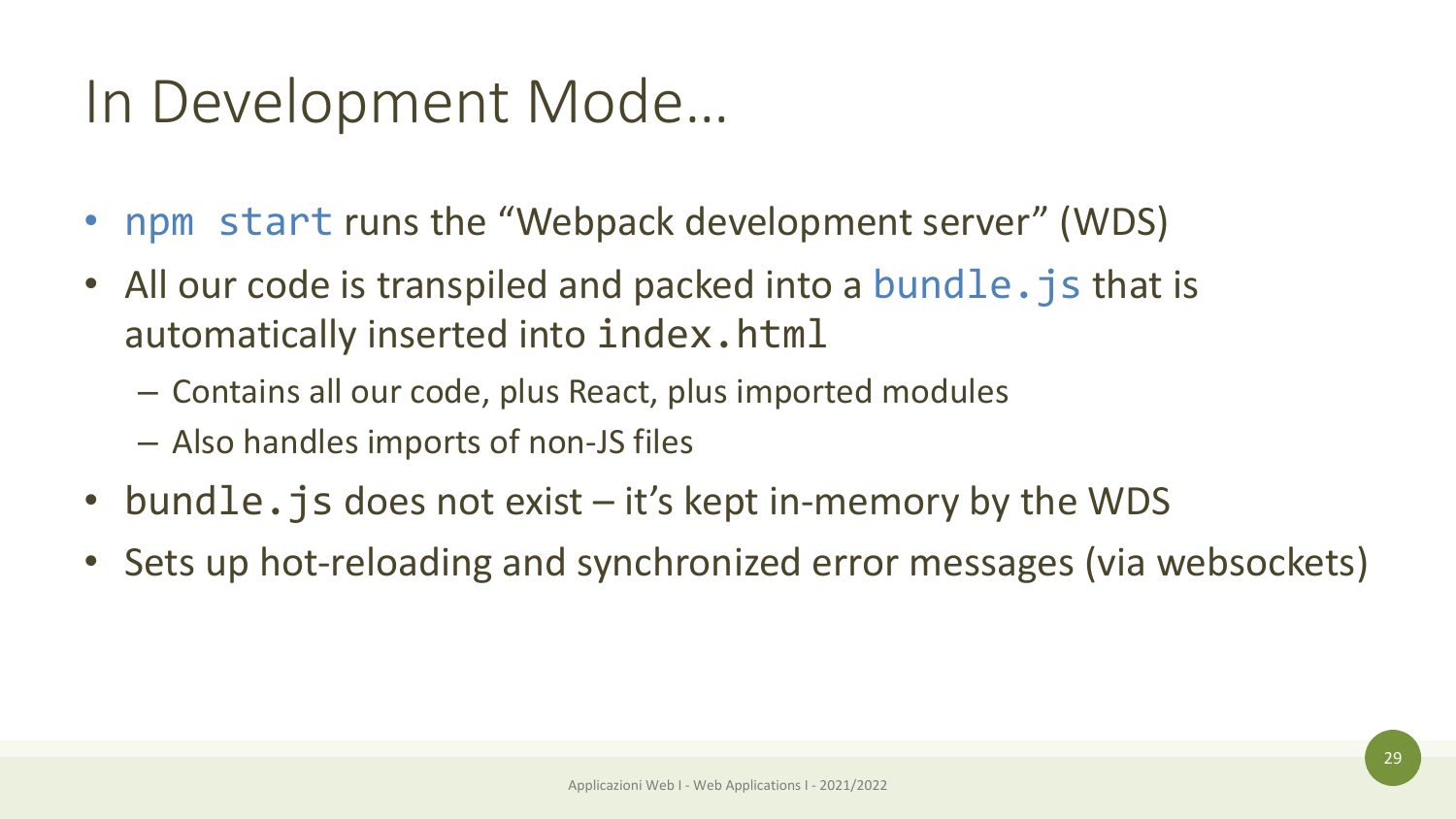https://cre https://cre https://cre

### Imports in Webpack

- import logo from './logo.svg';
- import logo from './logo.png';
	- Will include the image reference inside the bundle (place
	- Small files are rendered inline
- import './Button.css';
	- This component will use these CSS declarations
	- All CSS will be concatenated into a single file, but here we
- import styles from './Button.module.c
	- Files ending with .module.css are CSS modules
	- $-$  Styles may be applied with className={styles.pri
	- Class names are *renamed to be unique*: no conflict with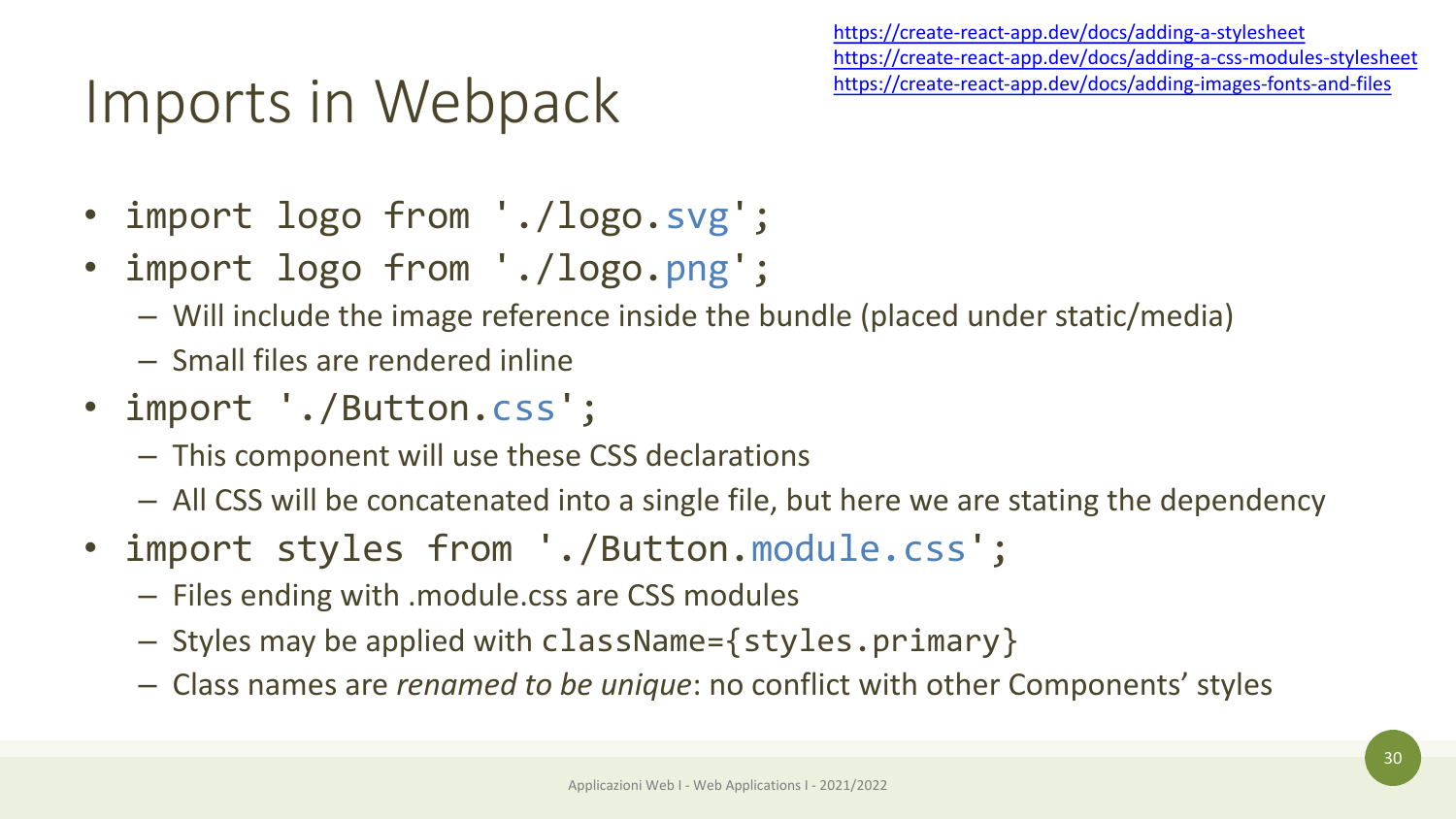#### Why Use Imports

- Scripts and stylesheets get minified and bundle network requests.
- Missing files cause compilation errors instead of users.
- Result filenames include content hashes, so yo about browsers caching their old versions.
- They are an optional mechanism. "Traditional" works, if you save your files in the public direct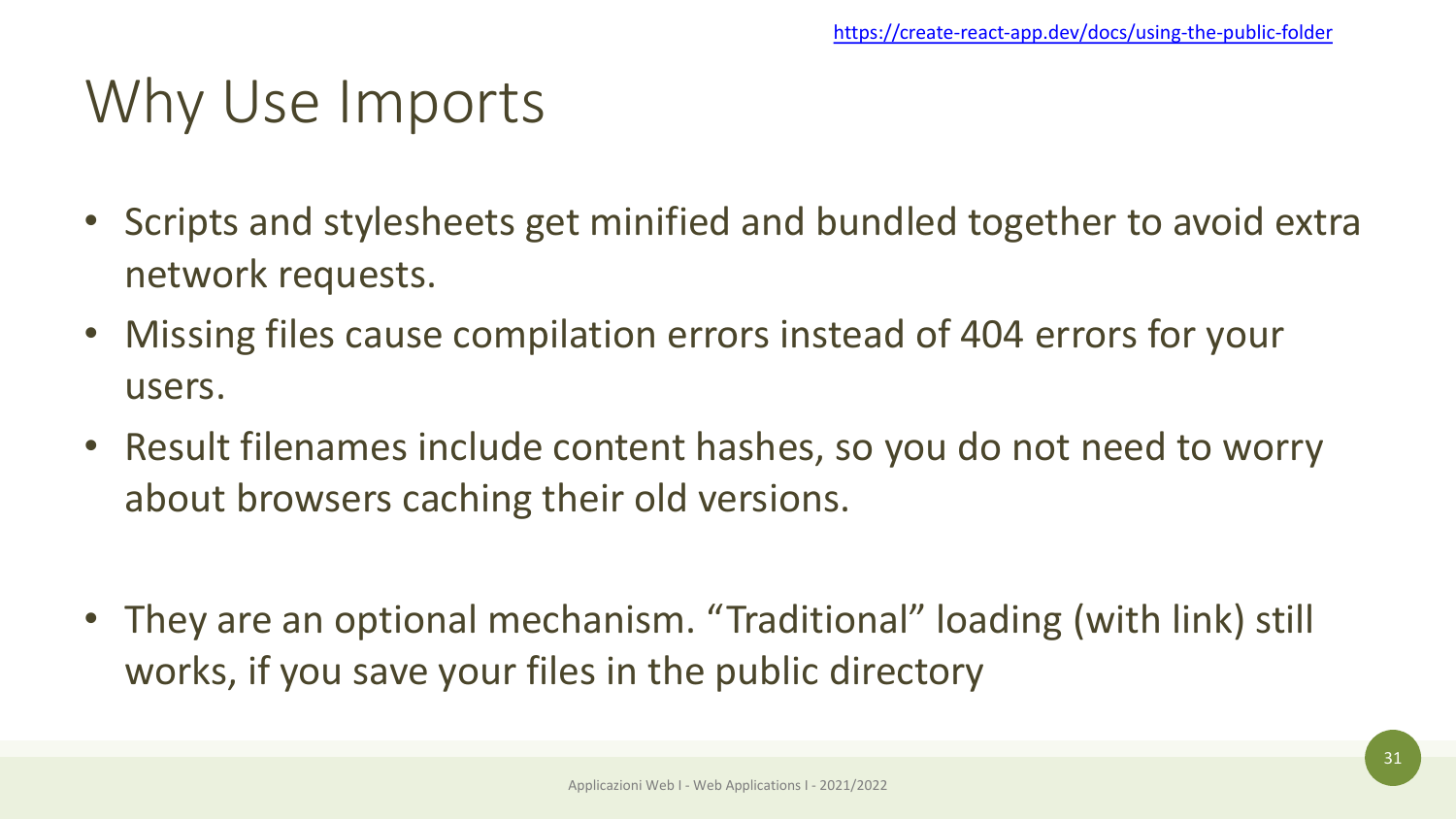### References

- Taming the State in React, Robin Wieruch (2017) http://leanpub.com/taming-the-state-in-react
- The Road to learn React, Robin Wieruch (2019) http://leanpub.com/the-road-to-learn-react